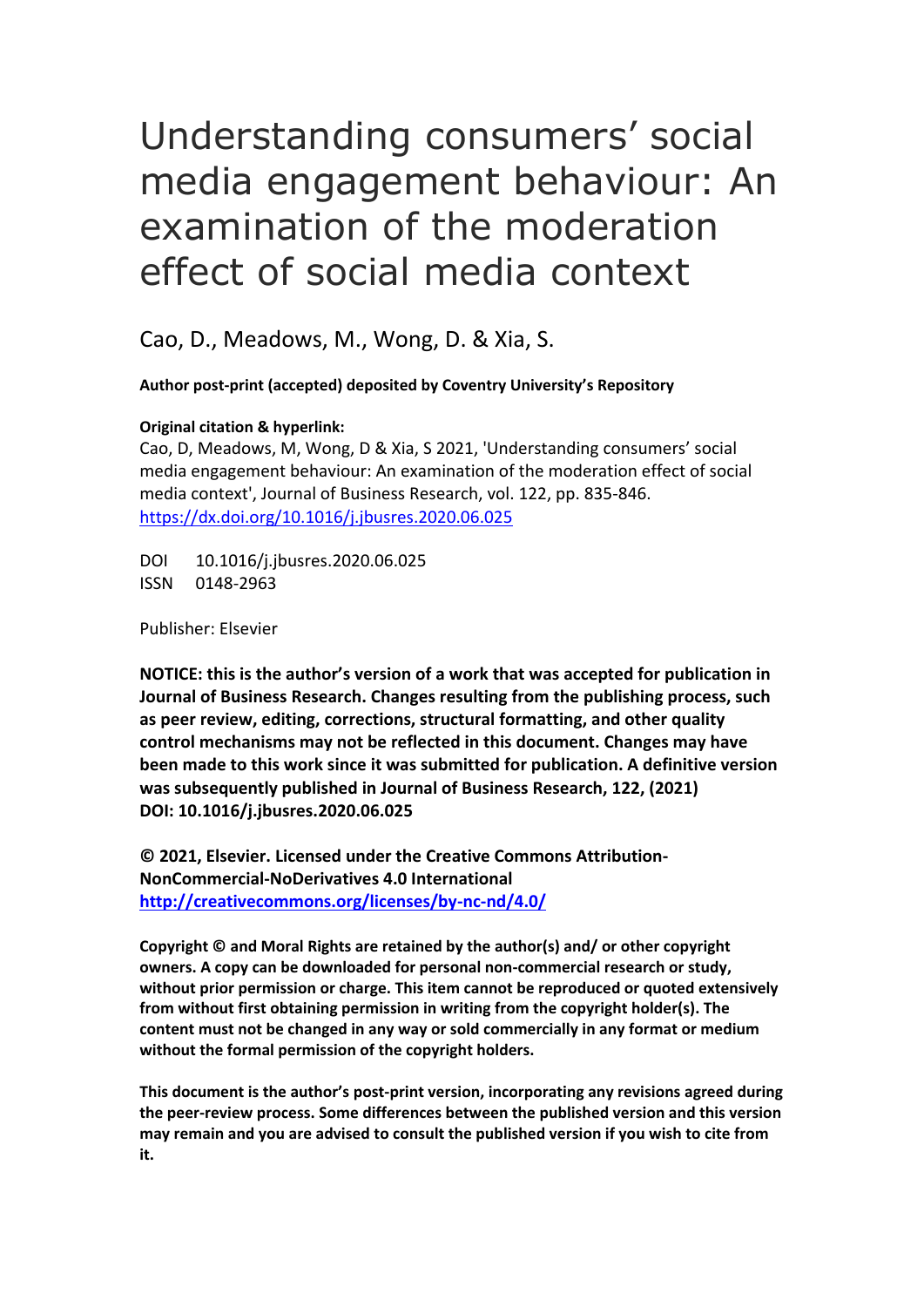## **Understanding consumers' social media engagement behaviour: An examination of the moderation effect of social media context**

## **Abstract**

Social media has become a norm for retailers seeking to engage actively with consumers. There is also growing evidence that some consumers choose not to engage with social media marketing content; and that the depth of consumer engagement varies across different social media. However, there is a lack of empirical research on the effect of contextual factors that may contribute to such differences. Moreover, the variation of social media engagement behaviours, namely, *consumption*, *contribution*, and *creation* is underexplored. Hence, we seek to understand the various levels of engagement behaviours that are influenced by key social media contextual factors, namely *media richness* and *content trustworthiness*. We analyse 721 survey responses using PLS-SEM. Results reveal significant effects of media context on engagement behaviours. This research contributes to the growing body of literature on social media engagement, in particular, understanding the impact of social media contextual factors on various engagement behaviours.

**Keywords**: Social media engagement behaviour; Media richness; Content trustworthiness Consumption; Contribution; Creation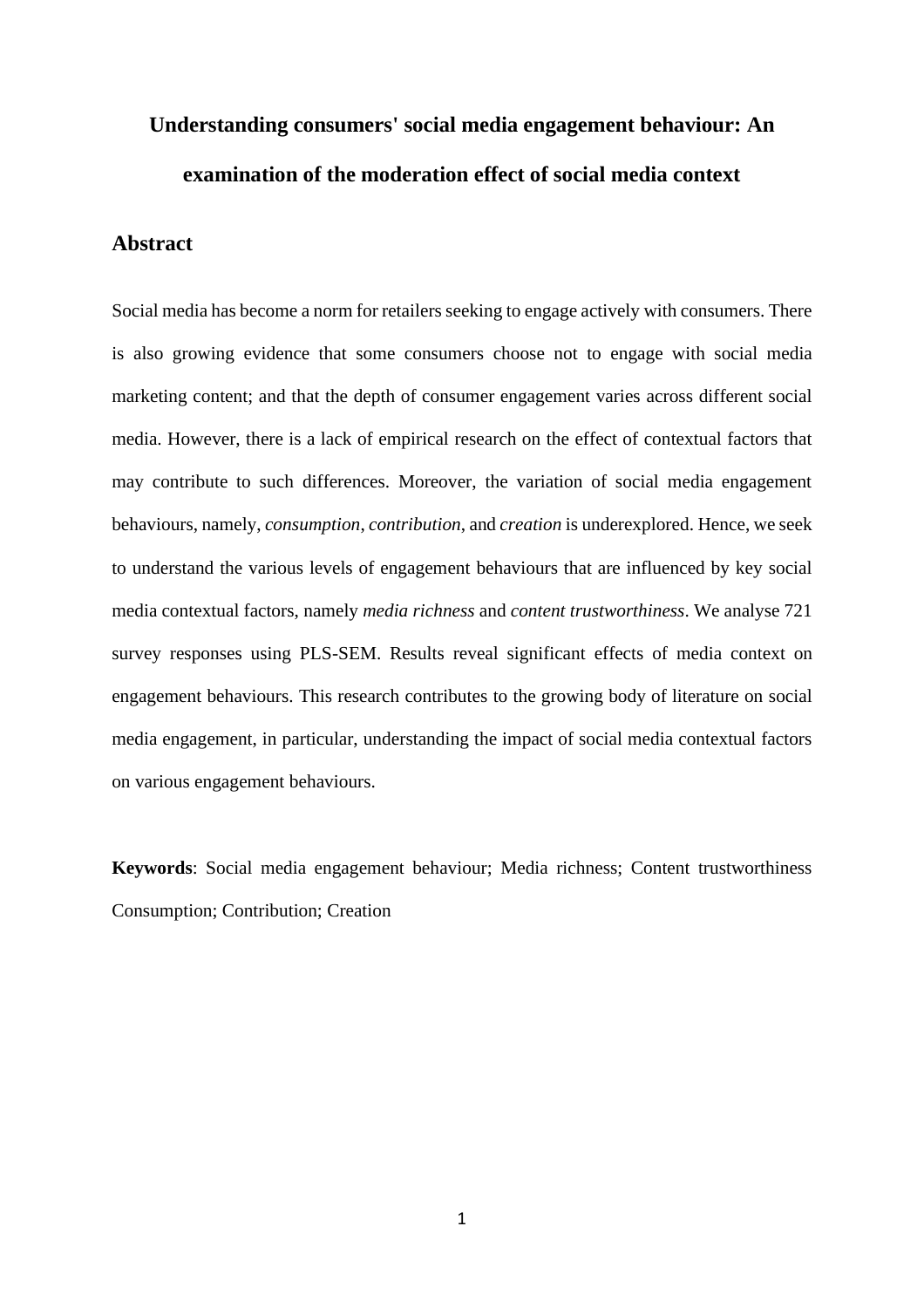## **1. Introduction**

Consumers' Social Media Engagement Behaviour (SMEB) is defined in this study as consumer engagement behaviour with social media marketing content, including brandgenerated and peer-generated content, on social media platforms such as Facebook and YouTube (Popovic, 2016). Previous studies have explored engagement with content generated by luxury fashion brands on social media platforms, where consumers 'Follow', 'Like', 'Comment' on or 'Share' content (Kumar et al., 2016; Pentina, Guilloux, & Micu, 2018). Social media users interact and network with peers in a brand social media community by 'Commenting' on peers' 'Posts' or responding to peers' 'Reviews' of their shopping experience (Schau, Muniz, & Arnould, 2009; Habibi, Laroche, & Richard, 2016). Consumers' SMEB within a social media community enables them to share information and build up their social networks (Dessart, Veloutsou, & Morgan-Thomas, 2015; Khan, 2017).

In the digital era, the use of social media platforms such as Facebook, Twitter, Instagram, Pinterest, and YouTube has become a norm for fashion retailers seeking to engage consumers actively. In their Social Media Marketing (SMM), retailers provide live updates via newsfeed, vlogs, tweets, photos and posts on arrivals of new products or services (Pentina et al., 2018). From consumer engagement through social media, fashion retailers gain brand association and increased brand performance (Rapp et al., 2013; Fulgoni, 2015; Habibi et al., 2016; Dessart, 2017), influencing purchase decisions and sales (Muralidharan & Men, 2015; Kumar et al., 2016; Pentina et al., 2018). Meanwhile, consumers are motivated to engage with SMM within a social media community to obtain and share information, to learn about the latest fashion trends and to keep themselves informed about new products from a favourite brand and event updates (Dessart, 2017; Mintel, 2018b).

While many consumers are motivated to interact with peer users on social media sites (Wang & Yu, 2017), there is also growing evidence that some consumers have chosen not to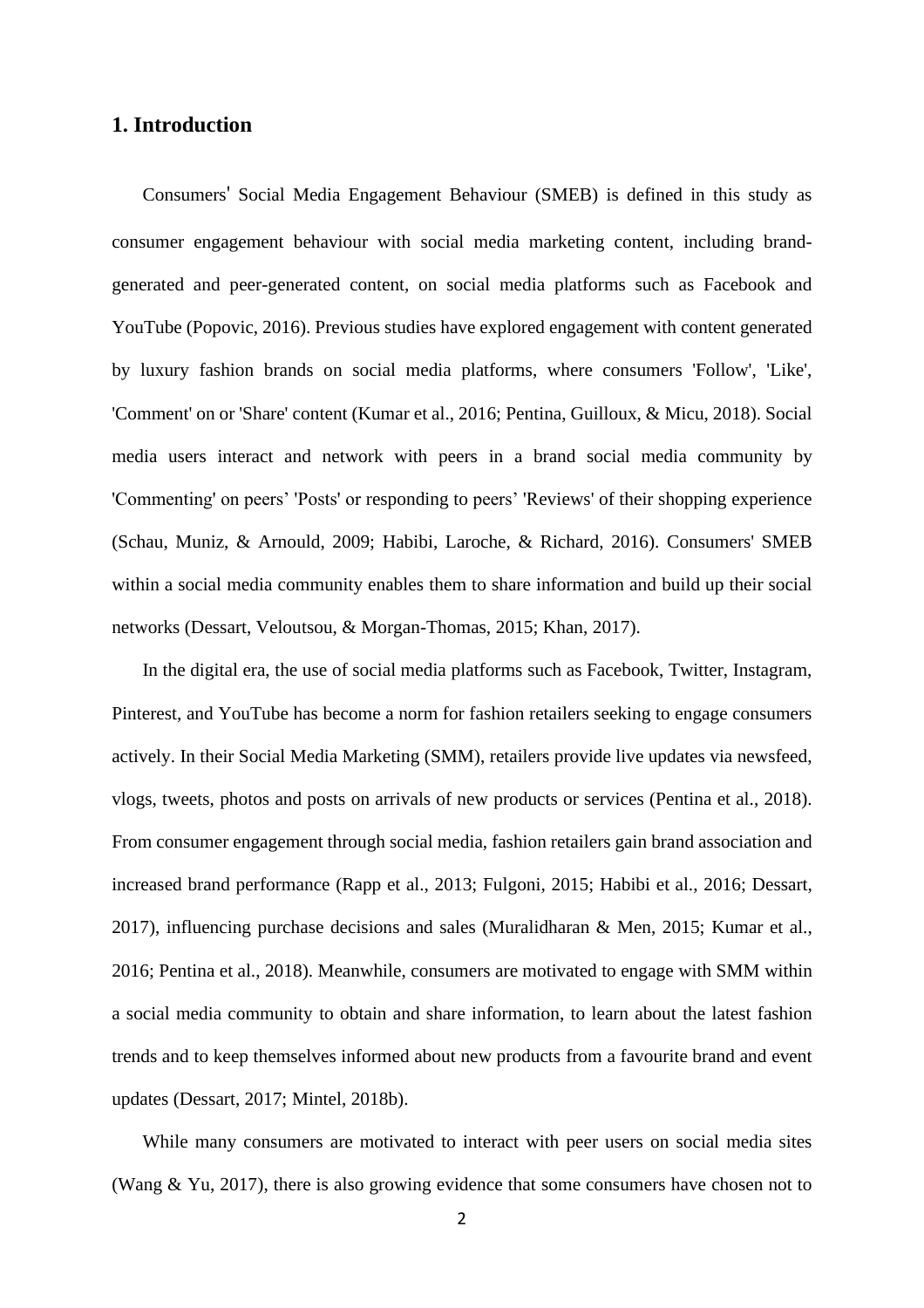trust or engage with SMM due to various forms of 'digital pollution', i.e. an overload of redundant, low-value information including spam and fake news (Fulgoni & Lipsman, 2017; Mintel, 2018a; BBC, 2018). Thus, one may wonder how consumers' trust in - or scepticism towards - SMM content affects their engagement behaviour on social media sites. This is a fundamental issue to be addressed by digital marketers seeking to encourage active consumer engagement. Understanding consumer engagement is critical for digital marketing companies in order to build and maintain customer loyalty and to attract new customers. However, there is a lack of empirical research on the effect of potentially important contextual factors, such as trustworthiness, associated with SMM. The richness of a medium is another such contextual factor, which must be considered in order to understand consumers' SMEB with different social networking sites. Studies show that the depth of consumer engagement varies on various social media such as Instagram and Twitter (Guidry et al., 2017), Facebook (Wang et al., 2017), and YouTube (Khan, 2017). For instance, Instagram, due to its unique attributes and functionality associated with high-quality visual content, appears to engage users more intensely, compared to other social networking sites such as Facebook and Twitter (Mintel, 2018a; Pentina et al., 2018). Therefore, digital marketers require a fuller understanding of how the attributes of social media, such as media richness and trustworthiness, can create variations in consumer engagement behaviour.

This research aims to understand the effects of media richness and content trustworthiness on the SMEB of consumers. To this end, we develop our research model by referring to the Theory of Planned Behaviour (TPB) (Ajzen & Fishbein, 1980; Ajzen, 1991; Venkatesh et al., 2003). It is important to point out that this study approaches SMEB from a social media contextual perspective, in order to provide fashion brands and social media marketers with a better understanding of how media richness and content trustworthiness influences the SMEB of consumers. Media richness and content trustworthiness are viewed as contextual factors in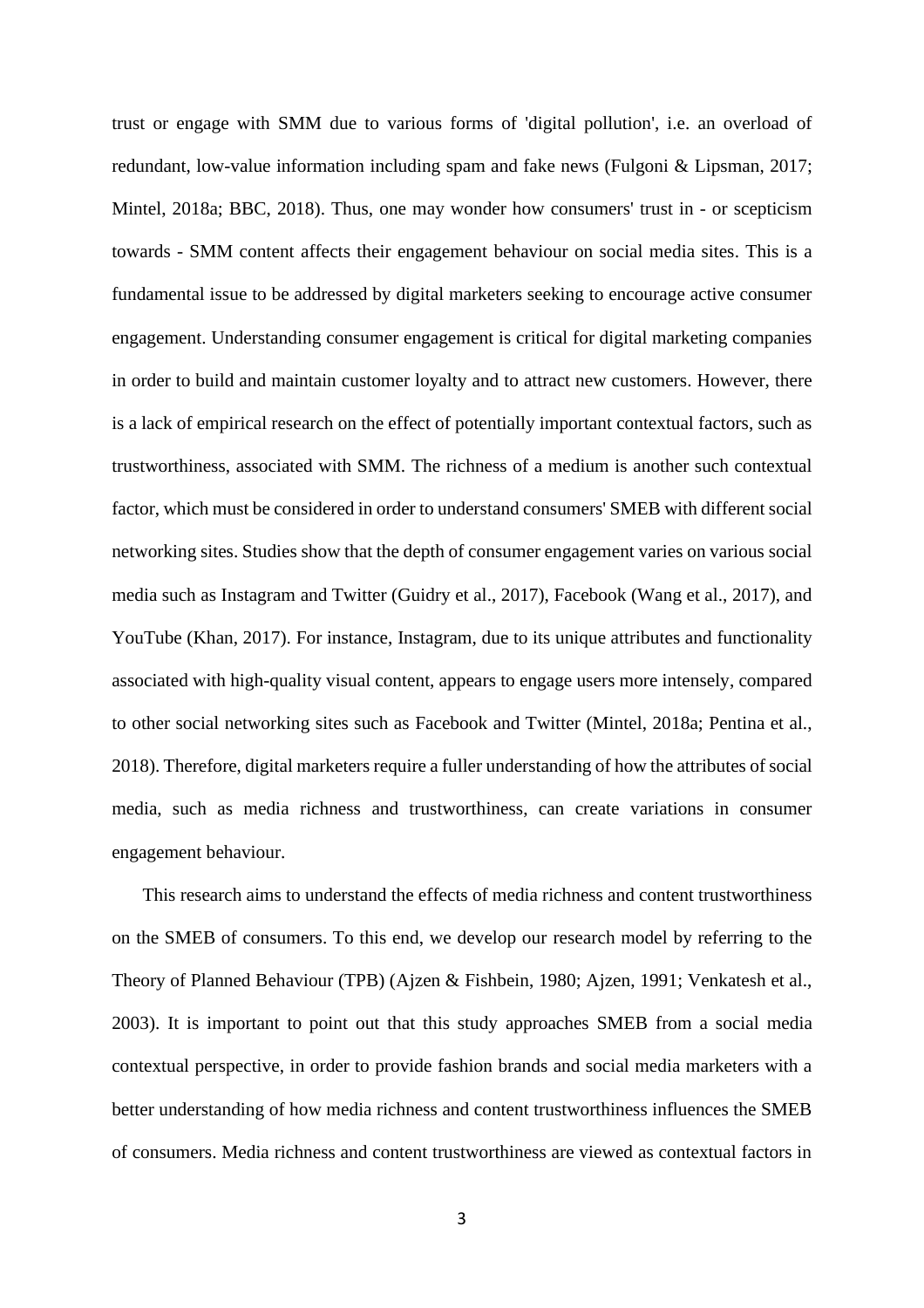the TPB model, moderating the relationship between engagement intention and engagement behaviour. A detailed discussion of the research model is presented in section 2.4.

Fashion social media marketing is an appropriate context for this study, as it aims to explain consumers' SMEB from the social media contextual perspective, which has been the subject of little research but of practical importance (Dahlan, 2005). The fashion industry is highly dynamic, and consumers' shopping behaviour is constantly changing. To react to the changing market, fashion retailers constantly seek new ways to rapidly understand emerging trends and engage with consumers (Bendoni, 2017). In an era of digital transformation, social media networking provides a new approach for fashion brands and fashion retailers to interact with consumers actively; it also represents a new trend in marketing and brand management practices for many fashion brands (Kim & Ko,2012; Phan & Park, 2014).

This study makes theoretical contributions and offers practical implications regarding social media engagement with fashion SMM. *First*, we contribute to the current understanding of consumers' social media engagement as influenced by social media contextual factors, measured by media richness and content trustworthiness. Such contextual factors have remained underexplored in the existing literature, despite some investigation of antecedents of SMEB from other perspectives such as psychology (Hwong et al., 2017), personality (Lim et al., 2015), society (Lim et al., 2015), culture (Bail, 2016; Alt, 2017a), or a combination of these dimensions (see for instance Dessart, 2017; Zhang, Borden, & Kim 2018; Alt, 2017a). *Second*, there is a lack of empirical studies focusing on variations in SMEB. Drawing on the extant literature, we first conceptualise SMEB and then operationalise and empirically examine variations in SMEB by referring to TPB. *Third*, we contribute to the literature on TPB, which has thus far been applied to explain and predict human behaviour and behavioural intention (e.g., Cooke & French, 2008; Al-Debei, Al-Lozi, & Papazafeiropoulou, 2013). Empirical research has mostly investigated the antecedents of behavioural intention or actual behaviour;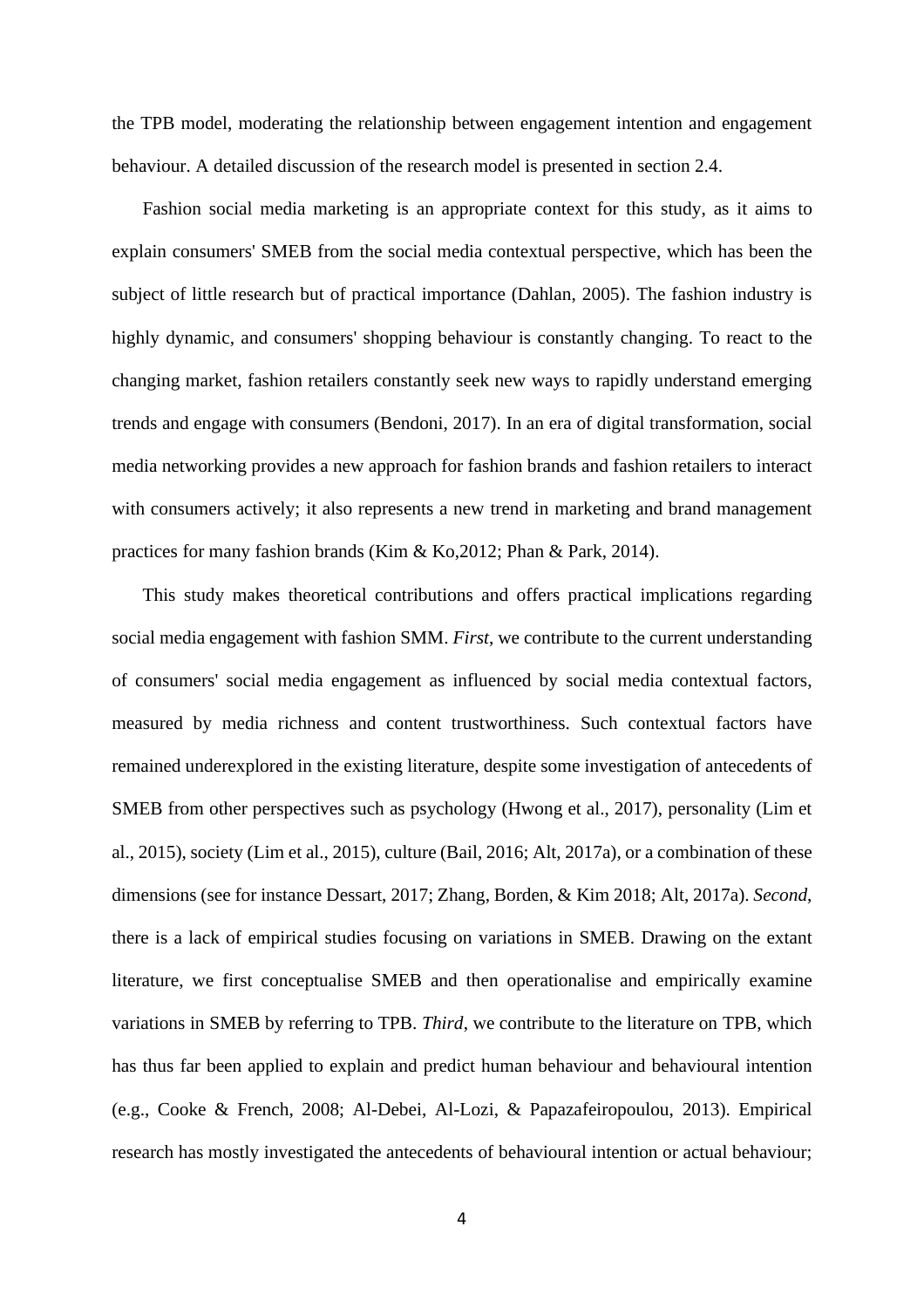little research has investigated variations in the relationship between behavioural intention and actual behaviour. Also, studies have typically focused on one single behavioural response while there could be several (Ajzen & Sheikh, 2013). Our research seeks to extend knowledge on TPB by addressing these two gaps. Therefore, we contribute to the understanding of social media engagement associated with digital media marketing, and also to the advancement of the TPB literature. Besides, the findings of our research will help fashion brands and social media marketers to manage consumer engagement with SMM more effectively. For instance, when selecting a social media platform, digital fashion marketers should consider the fit between their specific digital marketing purpose and the richness of the different media chosen. Our results also have implications for digital fashion marketers with regard to the content and trustworthiness of the material used to engage social media consumers.

The remainder of this study is structured as follows. In the next section, we develop hypotheses and formulate our research model. This is followed by the introduction of our research methods. Next, we report and discuss our findings. Finally, we conclude with the theoretical contributions and practical implications.

## **2. Research Hypotheses and Model Building**

#### *2.1. Social Media Engagement Behaviours*

SMEB comprises two key elements, namely, social media and consumers' engagement behaviour. Social media is defined as a group of Internet-based applications that allow the creation and exchange of user-generated content (Kaplan & Haenlein, 2010). Numerous types of social media fall within this broad definition such as Facebook, Instagram, Pinterest, Twitter, Google Plus, WhatsApp, and YouTube. Scholars (Muntinga, Moorman & Smit, 2011; Dessart et al., 2015; Dessart, 2017) are generally in agreement that three dimensions - cognitive, affective and behavioural - constitute consumer engagement. Dessart (2017) conceptualises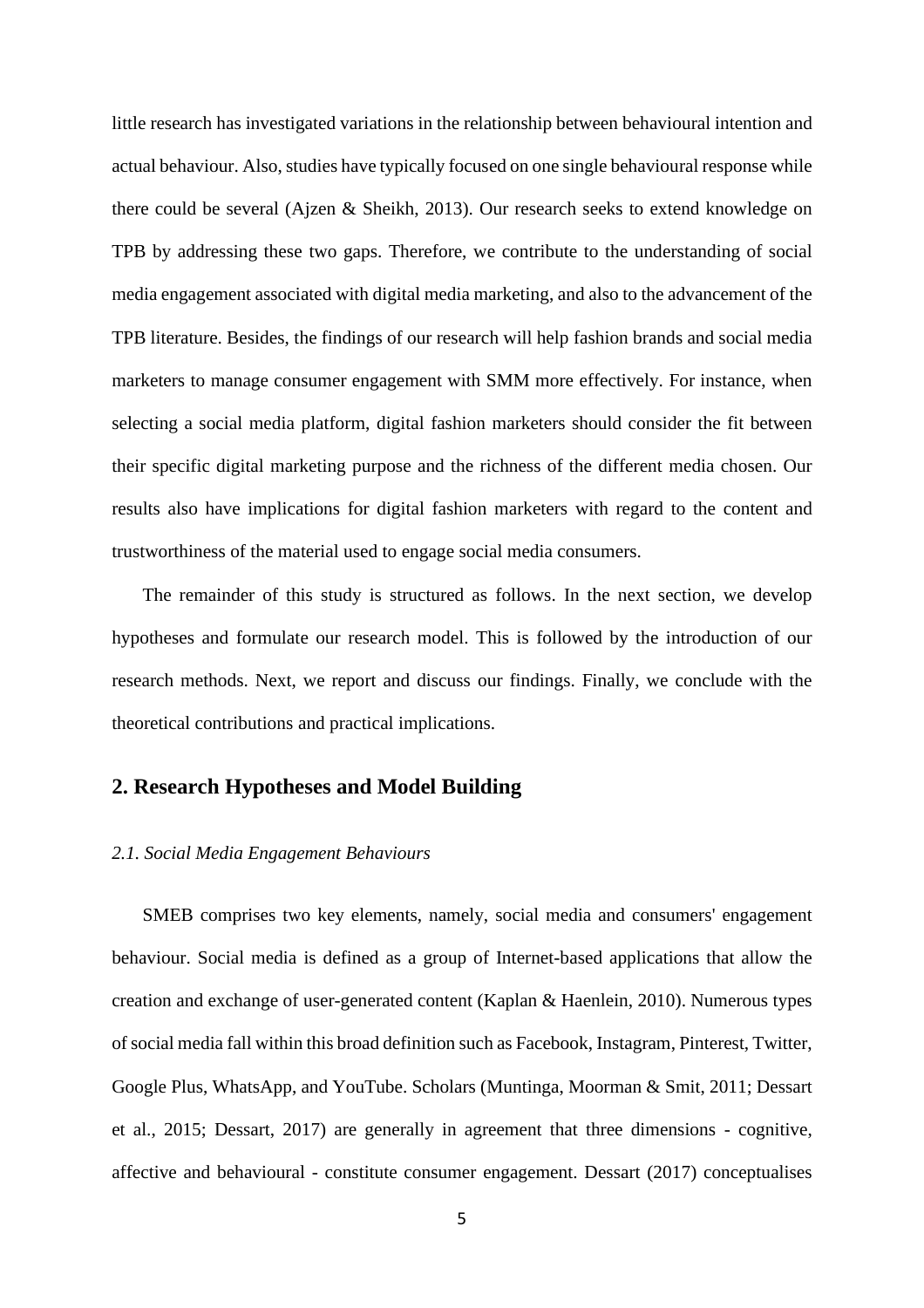cognitive engagement as being akin to the mental processes involved in focusing on intense attention and absorption. Affective engagement connotes emotional reactions, such as enthusiasm and enjoyment. Behavioural engagement is defined as the active manifestations of the engagement concept, which include sharing, learning and endorsing behaviours. This behavioural perspective is thought to be more practical and in line with the analytics metrics used to measure SMM performance; it also offers more actionable insights (Pentina et al., 2018), which this study seeks to follow and extend.

In an early attempt, Muntinga et al. (2011) introduced three types of brand-related social media usage, namely *consuming*, *contributing*, and *creating*. Schivinski, Christodoulides, & Dabrowski (2016) developed and empirically examined the same three-factor framework measuring consumers' engagement activities with brand-related social media content. Taking this scale further, Pentina et al. (2018) conducted a study that suggests that various consumerbrand engagement behaviours in social media sites represent different levels of engagement effort and creativity, e.g., from "following" (lower level) to "commenting" (higher level). 'Consumption' represents a minimum level of engagement, in which users passively consume SMM content, e.g. reading a fashion blog or watching a video posted by a fashion brand. *Contribution* entails a higher level of engagement, involving peer-to-peer and peer-to-content interactions on social networking sites, e.g. commenting on a post or forwarding it to peers. This level of engagement leads to the wider dissemination of social media content, which could be retailer-generated or peer consumer-generated. *Creation* is the highest level of engagement, in which consumer-generated content is published on social networking sites, e.g. consumers create and post a picture, vlog or publish a fashion review or opinion piece. This research considers all three levels of engagement behaviours - *consumption*, contribution, and *creation*.

The TPB logic (Cooke & French, 2008), supported by extant empirical studies (e.g., Muralidharan & Men, 2015; Oliveira, Huertas, & Lin, 2016), suggests that a specific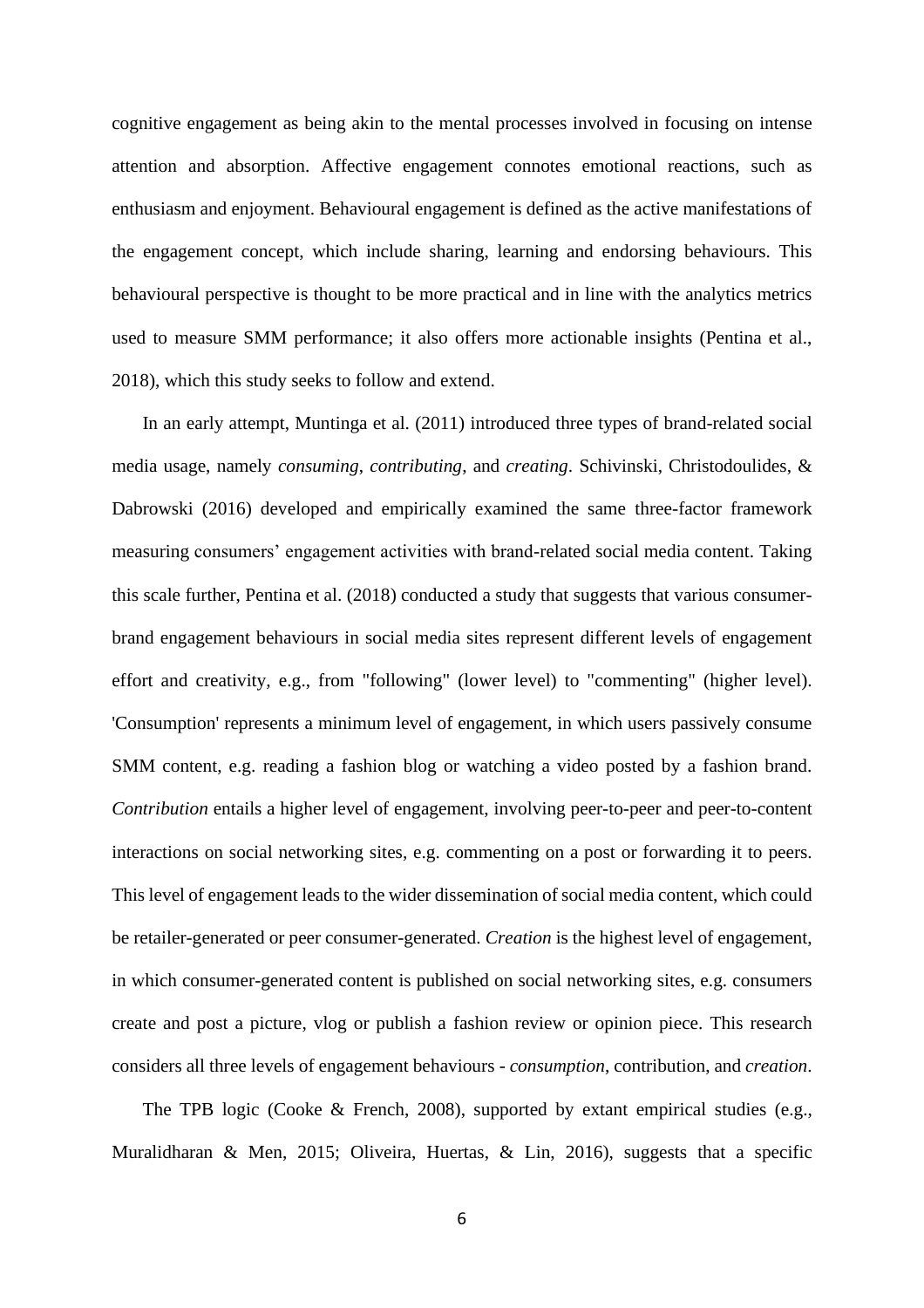behavioural intention is positively related to the corresponding actual behaviour. However, whether the specific behavioural intention can explain and predict a number of relevant behaviours have rarely been examined in extant literature. In this research context, fashion consumers are likely to draw inspiration from online sources such as a brand's official websites or official accounts on social media sites. Engagement with fashion retailers and peers in a fashion brand's social media communities allows fashion consumers to share and communicate about fashion trends and new products. This research thus examines whether fashion consumers' engagement intention with fashion SMM is enacted to perform the three levels of engagement behaviours – *consumption*, *contribution*, and *creation*. We posit the following three hypotheses:

H1a: Engagement intention is positively related to *consumption* behaviour.

H1b: Engagement intention is positively related to *contribution* behaviour.

H1c: Engagement intention is positively related to *creation* behaviour.

#### *2.2. Moderation effects of Media Richness*

The concept of media richness is rooted in the media richness theory (Brunelle, 2009). Media richness theory (MRT) is a widely cited information processing theory that explains media usage and communication effectiveness. Introduced by Daft and Lengel (1986), the MRT proposes a hierarchy of information media based on media richness. The four factors to distinguish the richness level of a medium are the feedback capability of the medium; the number of channels used such as email and face-to-face communication; the source of information - personal (e.g., relatives and friends) or impersonal (e.g., retailers); and finally, language variety such as verbal or non-verbal (e.g., body language and photos). MRT evaluates the ability of a medium to adequately communicate a complex message (Carlson & Zmud, 1999). The selection of a medium to effectively convey a message is mainly determined by the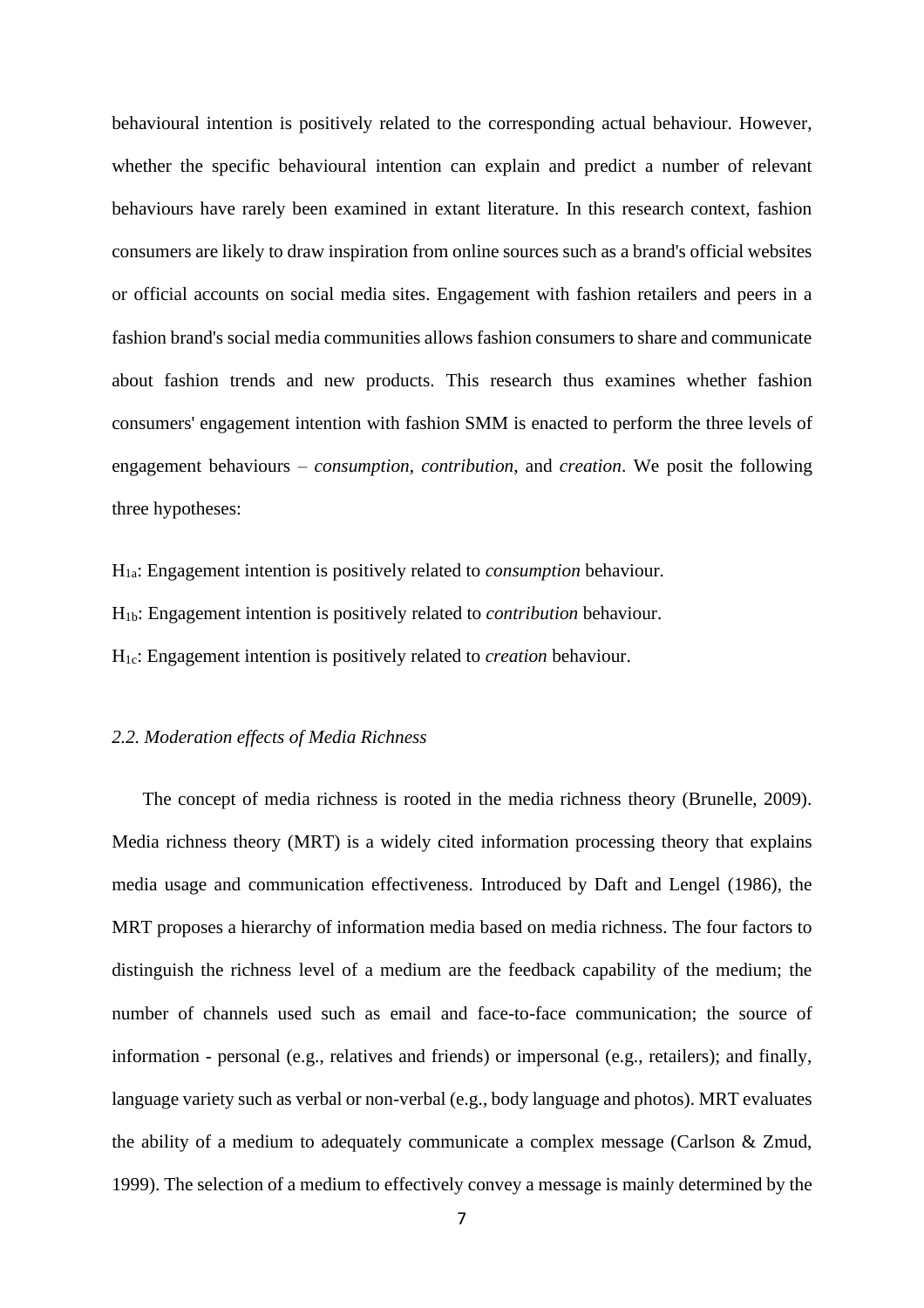characteristics of the message and the audience, e.g., complex vs simple, personal vs impersonal, single vs large audience (Daft & Lengel, 1986). Extant MRT literature has focused predominantly on media choices rather than media engagement behaviour (Kahai & Cooper, 2003). This research seeks to extend knowledge in the latter area. MRT originates from research based on traditional communication media such as emails and phone calls rather than interactive web-based social media. There is a lack of research that elucidates the meaning of 'richness' in the current context of digital communication and engagement.

According to the Mintel database (Mintel, 2018b), Facebook, Twitter, YouTube, Instagram and Pinterest are the most popular social media networks used by marketers to target consumers of online shopping in the UK. From the media richness point of view in a fashion context, these five platforms possess varied characteristics of richness in terms of their feedback capability (e.g., the immediacy of feedback), multiple information cues (e.g., text, video and audio), and available communication tools (e.g. like, share, comment, post). Among the five, Facebook is often considered the richest platform since it encompasses all of the above capabilities; Facebook is viewed as easy-to-use and engaging (Wang et al., 2017). Twitter is deemed to be less 'rich' due to its character limit. Information contained in tweets can also be quickly and easily 'drowned out' by new incoming messages. YouTube is a video network that does not feature highly regarding community interactivity and feedback. Instagram and Pinterest are gaining in popularity due to their high-quality visual information for SMM; however, they offer fewer opportunities for instant feedback or text comment in comparison to other social media platforms (Kim, Seely, & Jung, 2017).

The richness of social networking sites becomes increasingly important in the fashion context as it can foster social and interactive experiences beyond core purchase behaviour (Malthouse & Hofacker, 2010; Hollebeek, Glynn, & Brodie, 2014). The varying richness of the fashion social media platforms allows fashion consumers to use an array of tools and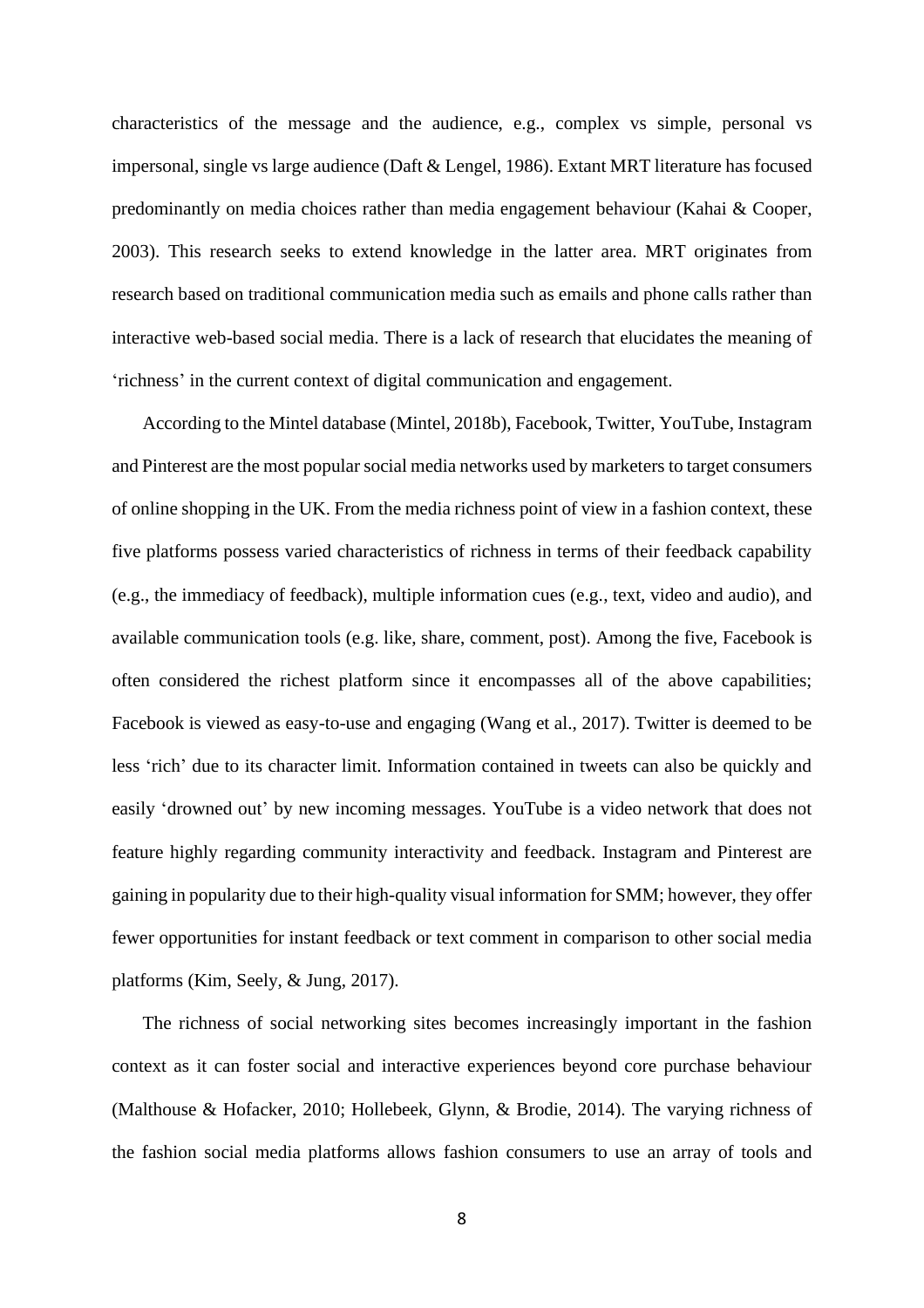resources on social media to engage with fashion brands, resulting in different levels of engagement. For example, consumers can choose to consume fashion brand-related media just by viewing the marketed content on Facebook; by further 'Commenting' on a fashion post or 'Liking' the post, they are moving from the role of a fashion consumer to a contributor to the social media content in the brand community. As Malthouse and Hofacker (2010) suggest, the richness of social media enables interactive marketing, such as value co-creation, which encourages long-term consumer engagement with fashion brands. The *creation* dimension represents the strongest level of online brand-related engagement, and the most likely to build up brand loyalty (Muntinga et al., 2011). At the same time, the richness of media enables fashion consumers' engagement within a virtual social setting, where fashion consumers can interact with other brand community members (Brodie et al. 2011; Kuo & Feng, 2013; Dessart et al., 2015; Habibi et al., 2016). From this discussion, the following three hypotheses are formulated:

H2a: Media richness is positively related to *consumption* behaviour.

H2b: Media richness is positively related to *contribution* behaviour.

H2c: Media richness is positively related to *creation* behaviour.

From the empirical TPB literature, the extent to which an actual behaviour is determined by the corresponding behavioural intention seems to vary significantly (Ajzen & Sheikh, 2013). A meta-analysis of the empirical literature on TPB by Sandberg and Conner (2008) suggests that, on average, 54 per cent of intentions are predicted by existing models. In contrast, intentions can explain only 41 per cent of actual behaviours. These differences, and the potential paradoxes that are revealed between the intentions and actual behaviours of consumers, lead to calls for further research (e.g. Cao et al., 2019). Ajzen and Sheikh (2013) suggest that variations between behavioural intention and actual behaviour might be related to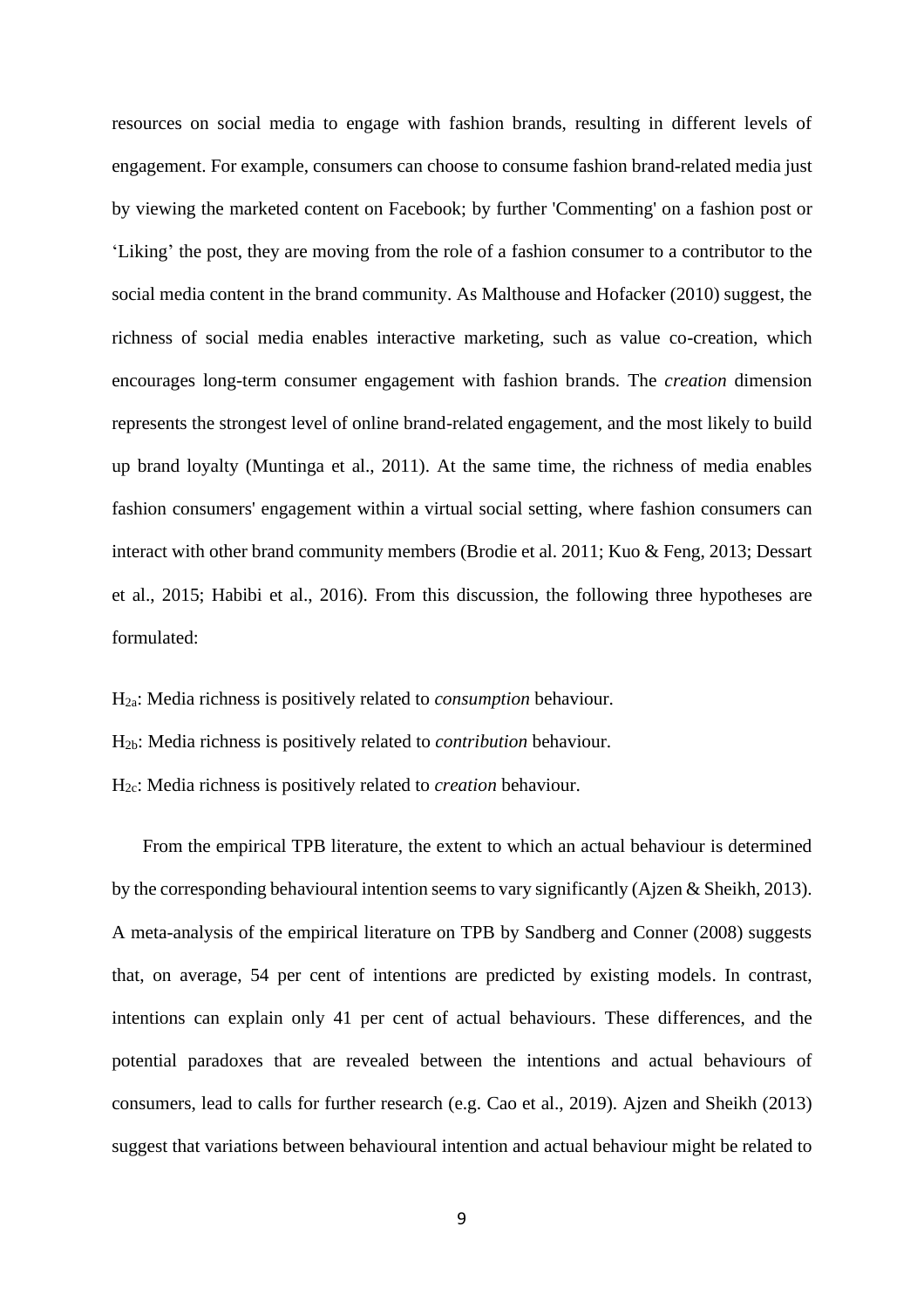alternative behaviours rather than a single act, while Wang et al. (2018) suggest that such differences might be due to the moderation effect of situational or conditional variables between intention and behaviour. Wang et al. (2018) also argue that, in the case of the responsible environmental behaviour (REB) of tourists, past studies have neglected the influence of situational factors on the relationship between REB intention and actual behaviour. In their study, the moderating role of environmental interpretations was verified.

In this study, we contend that the richness levels of the social media sites adopted by fashion brands and fashion marketers can play an important role in the translation of the engagement intention of fashion consumers and social media users into various levels of engagement behaviours in the fashion brand virtual community, that is, *consumption*, *contribution*, and *creation* activities associated with fashion SMM. Our statement is in line with the assertion of media richness theory that task performance will be improved when a task matches the richness of the chosen medium (Daft & Lengel, 1986). However, little is known about the moderation effect of the richness of social media on the relationship between fashion consumers' engagement intention and their corresponding engagement activities with a fashion social media community. Therefore, we formulate the following three hypotheses:

H3a: Engagement intention is more likely to be related to *consumption* in a positive direction when media are richer than when media are leaner.

H3b: Engagement intention is more likely to be related to *contribution* in a positive direction when media are richer than when media are leaner.

H3c: Engagement intention is more likely to be related to *creation* in a positive direction when media are richer than when media are leaner.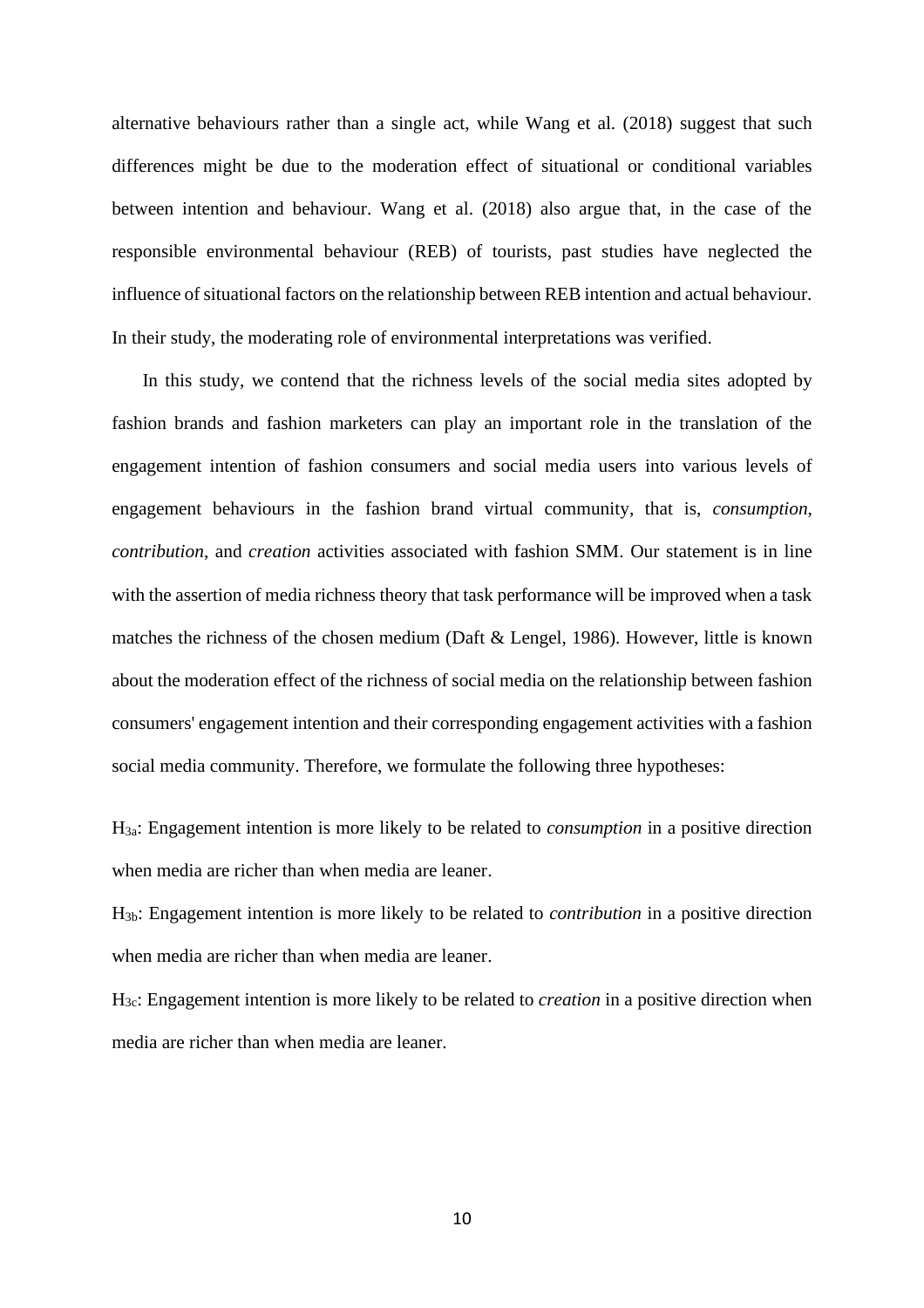#### *2.3. Moderation effects of Content Trustworthiness*

Content trustworthiness draws upon the source credibility theory (Chang, Yu, & Lu, 2015). Hovland and Weiss (1951) found that people tend to discount information from untrustworthy sources; the disassociation of content from its untrustworthy source is likely to result in higher acceptance of untrustworthy information. The source credibility theory has been applied in marketing and communication research, where studies have examined the effect of trustworthiness as a key source of credibility on various behavioural intentions and attitudes (e.g., Gefen, 2002; S. Kim & D. Kim, 2014; Ayeh, 2015). For example, people's attitudes toward a target issue became more favourable when they received a message from a source with higher credibility (Tormala & Clarkson, 2007).

Source credibility has become increasingly pertinent in the new media environment where information can be created and disseminated by amateurs and unverified sources. The freedom to publish in the public domain with no quality control and validation process, aided by the ease of and access to publishing, have affected the credibility of information disseminated and received. This has attracted increasing levels of attention from scholars interested in the source credibility of various social media (Braten et al. 2015). Research suggests that retail-generated marketing content, such as advertisements published on social media sites (e.g. Facebook and Twitter), is less credible than content on traditional media (e.g. TV and radio) (Prendergast, Liu, & Poon, 2009; Lai & Liu, 2020). A recent study of social media security and trustworthiness has suggested that trust between users is of vital importance for the establishment of a credible social networking site (Zhang & Gupta, 2018). However, there is a need to examine whether the trustworthiness of media content embedded on social media affects consumer engagement behaviour (Swani *et al.*, 2017).

In the instance of fashion retailing, the trustworthiness of fashion SMM content has been called into question partly because of representation issues. It is difficult for consumers to gain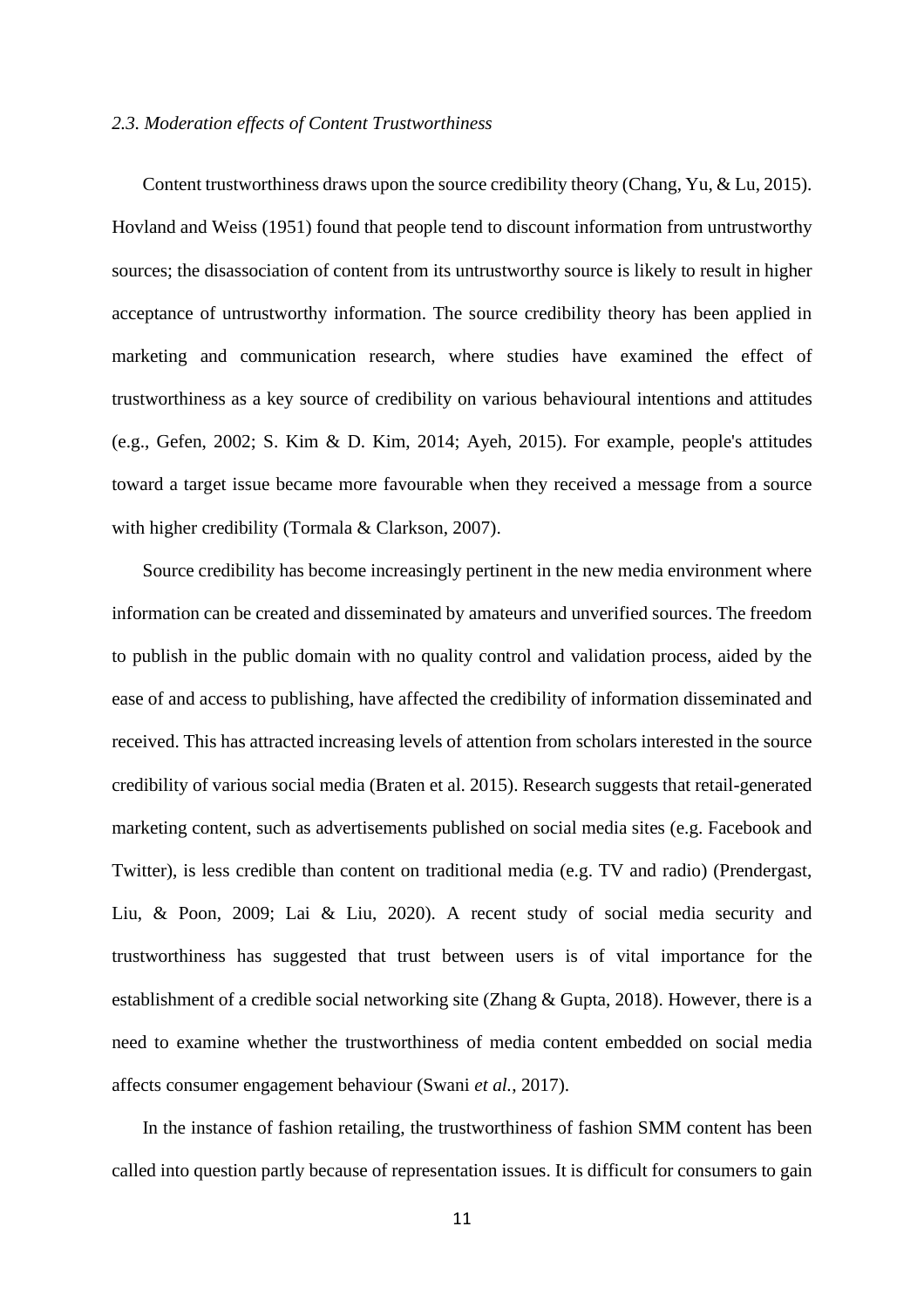complete and accurate information, such as the exact measurement or colour of a fashion item, or the 'feel' of the fabric, since they have to rely on images posted online by retailers, or peerconsumers' subjective comments (Fulgoni & Lipsman, 2017). Also, consumer-generated content is sometimes viewed with scepticism; peers are not considered to be a reliable source of information due to their perceived lack of expertise, according to the source credibility theory (Ayeh, 2015). Therefore, we expect that the trustworthiness of SMM content will positively influence all three levels of engagement behaviours. Hence, we propose the following three hypotheses:

H4a: Content trustworthiness is positively related to *consumption* behaviour.

- H4b: Content trustworthiness is positively related to *contribution* behaviour.
- H4c: Content trustworthiness is positively related to *creation* behaviour.

Following on with the exploration of consumer engagement intention, we seek an explanation from the contextual factors on the variations in the relationship between the engagement intention and actual behaviour as advocated by Ajzen and Sheikh (2013) and Wang et al. (2018). In addition to media richness, we propose content trustworthiness as another contextual cue. The existing literature suggests that little is known about the mediating role played by the content or content characteristics of social media. In an early experimental study, Dahlen (2005) examined media as a contextual cue, and the results suggest that the creative media choice enhances perceived brand associations and increases the credibility of advertising and positive brand attitudes. In a recent study, Khobzi et al. (2019) examined the moderation effect of users' 'thumbs-up' and 'reply' on the relationship between message (i.e. advertisement post) framing and users' online social interactions within a social media brand community. The results suggested that when neutrally framed comments are left on a brandgenerated post, this is not likely to help the post to obtain a higher level of engagement. Little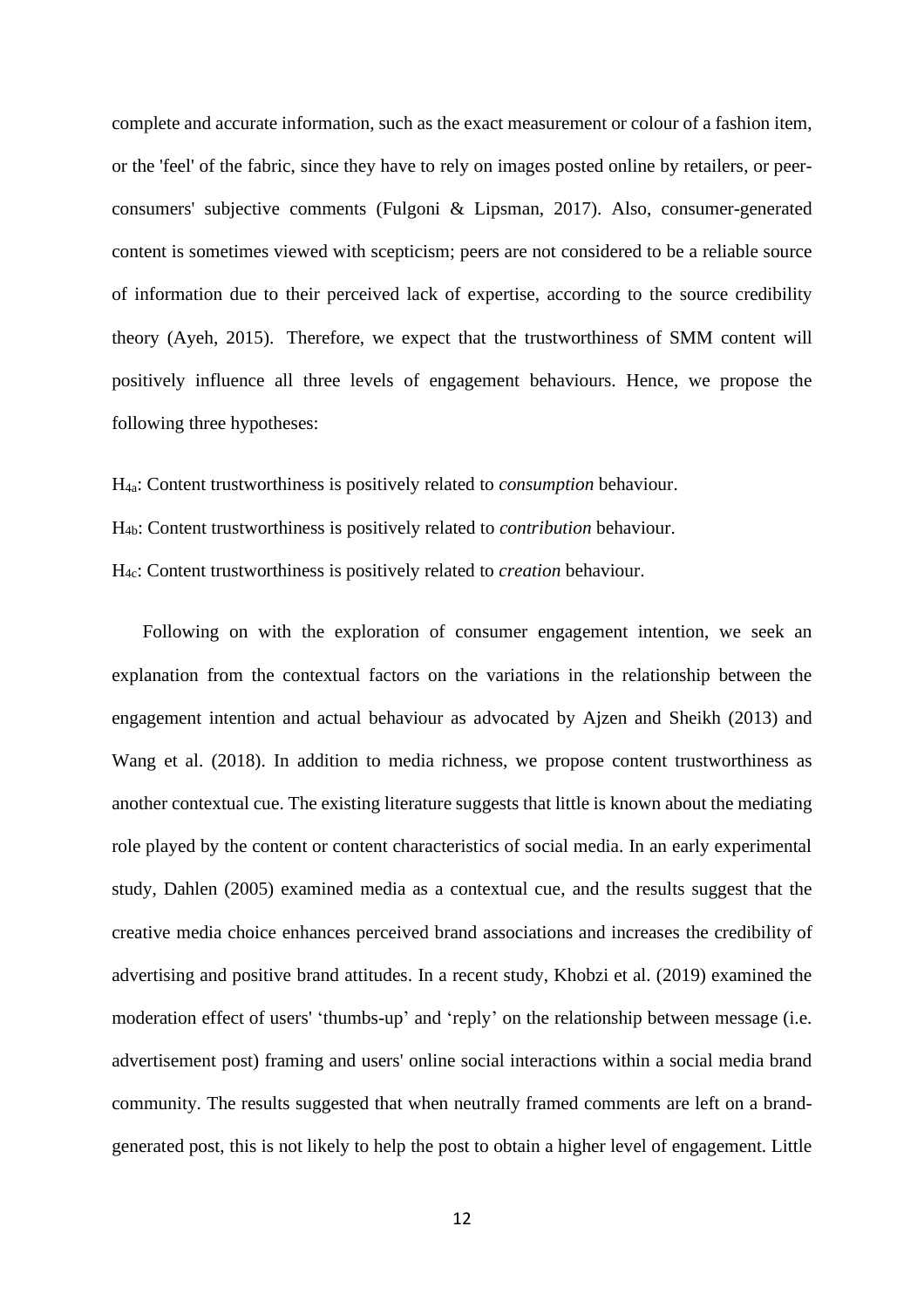is known about the moderation effect of the content trustworthiness of social media on the relationship between fashion consumers' engagement intention and their corresponding engagement activities on a fashion social media community. Hence, we put forward the following three hypotheses:

H5a: Engagement intention is more likely to be related to *consumption* in a positive direction when content is more trustworthy than when content is less trustworthy.

H5b: Engagement intention is more likely to be related to *contribution* in a positive direction when content is more trustworthy than when content is less trustworthy.

H5c: Engagement intention is more likely to be related to *creation* in a positive direction when content is more trustworthy than when content is less trustworthy.

## *2.4. Research Model*

In the field of social media and digital marketing, many analytical tools and techniques are increasing in popularity, such as neural networks, big data analytics, trend analysis, and network analysis, many of which have contributed to exploration and visualisation of the domain phenomena (Richard, 2015). However, traditional SEM models and analytical techniques are still dominant in social and behavioural research due to their maturity and strong explanatory power in predicting human behaviour (Teng, Khong, & Goh, 2015).

TPB offers an appropriate reference point for the theoretical underpinnings and development of our model. TPB seeks explanations from the actors' cognitive, social, and psychological characteristics for a specific behavioural intention, which subsequently leads to the corresponding actual behaviour (Ajzen & Fishbein, 1980; Ajzen, 1991). Prior studies have provided valuable insights about explanatory factors for a certain behavioural intention, such as adoption and use of information technology (Venkatesh & Bala, 2008). However, such

13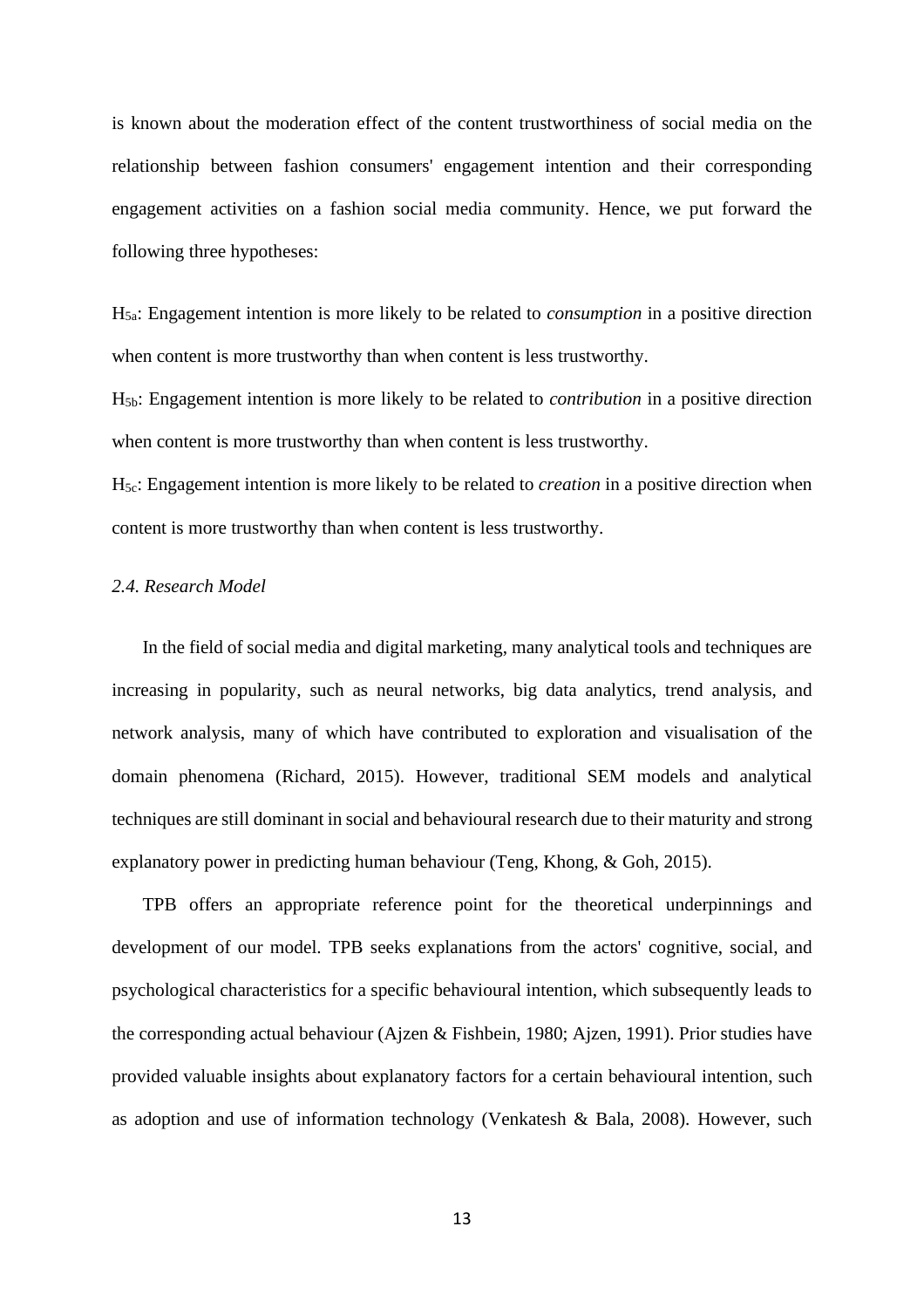studies have been criticised due to the weak predictive power of relationships suggested between behavioural intention and actual behaviour (Teng and Khong, 2015).

Drawing on the existing literature, we develop a conceptual model for this study, as shown in Figure 1. The dependent variable - engagement behaviour - is composed of three types of engagement behaviours, namely *consumption, contribution* and *creation* (Schivinski et al., 2016), in association with SMM (Figure 1). Here, we examine how the social media context influences the relationship between consumers' engagement intention and their realised engagement behaviour. Bronner and Neijens (2006) suggest that the social media context could include attributes of a social medium, as well as the content embedded in the medium. Media richness measuring characteristics of social media, and content trustworthiness measuring media content, are thus utilised as proxies of social media context, where these two factors are theoretically underpinned within the domain of Information and Communication Technologies (ICT).



**Fig. 1.** Conceptual model.

## **3. Methodology**

## *3.1. Measures*

The measures of the constructs were drawn primarily from extant literature and adapted to the research context of fashion SMM. Five-point Likert or semantically differential scales were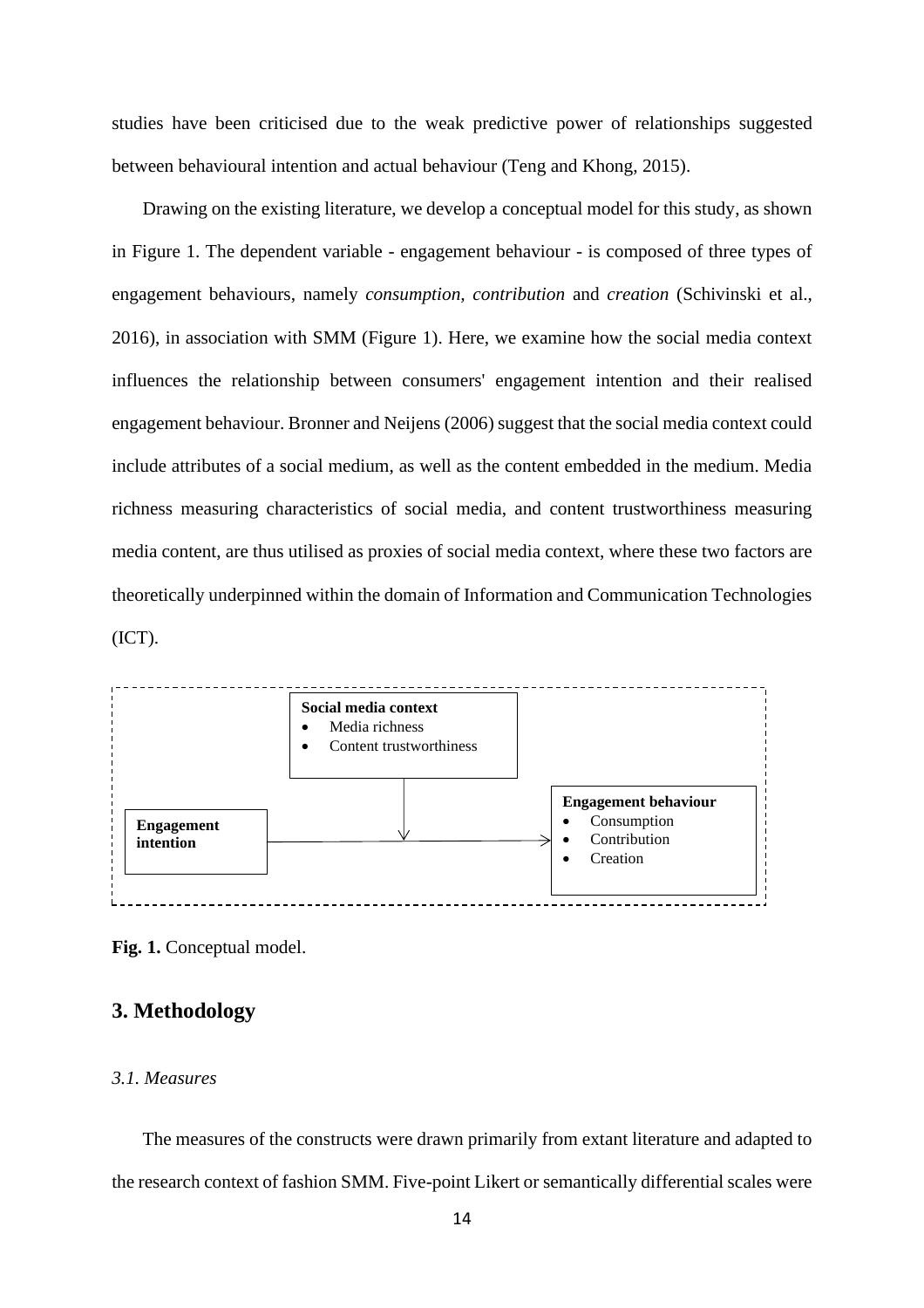used for measurement. Descriptive statistics in terms of means and standard deviations of the measures are displayed in Table 1.

For the four items measuring engagement intention, three out of the four were adapted from Taylor and Todd (1995). Paying attention to advice from the extant literature on the advantages of including more items in the reflective measurement in Structural Equation Modeling (Hair et al., 2014), we added the fourth item, 'I will not hesitate to engage ...', selected from Ayeh (2015). Five pairs of semantic phrases capturing content trustworthiness were also adopted from Ayeh (2015). Based on Daft & Lengel (1986) and Brunelle (2009), the media richness was operationalised as three items: feedback, communication tools, and message cues. Initially introduced by Daft and Lengel (1986), media richness was interpreted by indicators for the selection of a medium (e.g. either an email or a phone call for communication) to effectively convey a message. However, this study focuses on digital marketing communication and consumers' engagement activities by using media communication tools such as 'follow' and 'share'. Therefore, the three-item measurement used in this study were drawn on Brunelle's (2009) study of perceived media richness.

We devised twelve items to measure engagement behaviours (see Table 1). As explained in section 2, *consumption*, *contribution*, and *creation* are the three levels of engagement behaviour, and the categorisation of the three levels is based on the taxonomy of engagement activities by Schivinski *et al.* (2016). Items 1-4 describe the *consumption* activities, i.e., "read", "watch", "follow" and "click", of consumer engagement associated with fashion SMM content; items 5-8 describe the *contribution* activities, i.e., "comment", "share", "recommend" and "like/dislike"; items 9-12 describe the *creation* activities, i.e., "initiate a discussion", "post a selfie", "post a picture" and "write a review", which are associated with fashion SMM content.

#### **Table 1**

Constructs and Measures.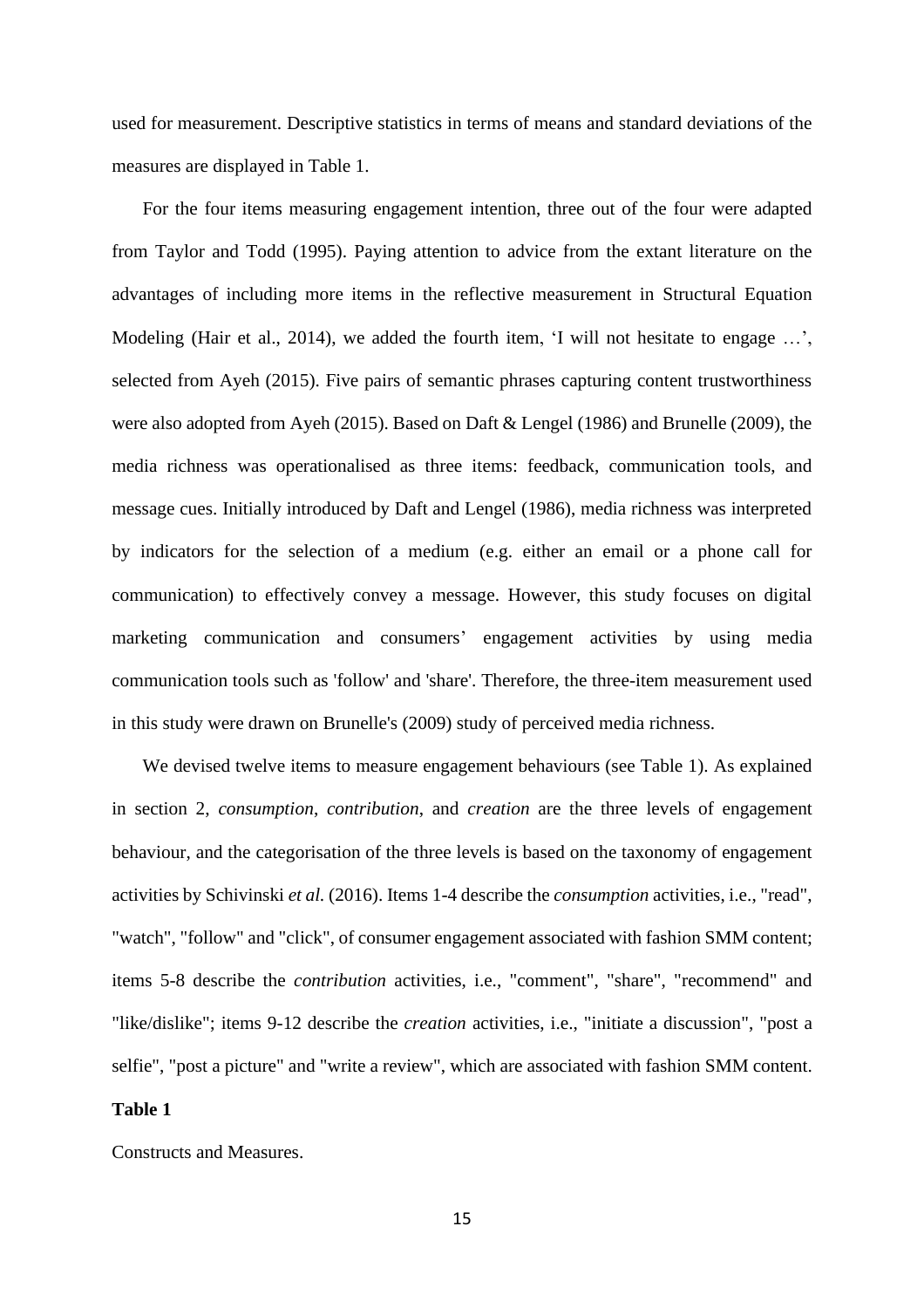#### *Engagement intention*

I intend to engage with fashion SMM this year.

I intend to engage with fashion SMM more frequently this year.

I intend to engage with fashion SMM for information or communication with people this year.

I will not hesitate to engage with fashion SMM for information or communication with people.

#### *Media richness*

When the social network site enables instant feedback, I engage more.

When the social network site provides rich and varied communication and response tools such as 'like', 'comment', 'post' or 'share', I engage more.

When the social network site enables a variety of message cues such as video, audio, picture, or text, I engage more.

#### *Content trustworthiness*

Undependable vs. Dependable. Dishonest vs. Honest. Unreliable vs. Reliable. Insincere vs. Sincere. Untrustworthy vs. Trustworthy.

#### *Consumption Behaviour (items 1-4)*

I read a poster related to fashion goods.

I watched a video/ picture/graphics related to fashion goods.

I followed a poster/picture/graphics related to fashion goods.

I clicked on a product link posted on my MESM to get more information.

#### *Contribution Behaviour (items 5-8)*

I commented on a poster/video/picture related to fashion goods.

I shared/reposted/retweet a poster/video/picture/link initially posted on my MESM by the fashion brand.

I recommended fashion goods.

I "Liked"/"Disliked" a poster/video/picture/graphics related to fashion goods.

#### *Creation Behaviour (items 9-12)*

I initiated a discussion related to fashion goods.

I posted a picture/graphics/video related to fashion goods.

I posted a selfie relating to a new fashion item.

I wrote a review related to fashion goods.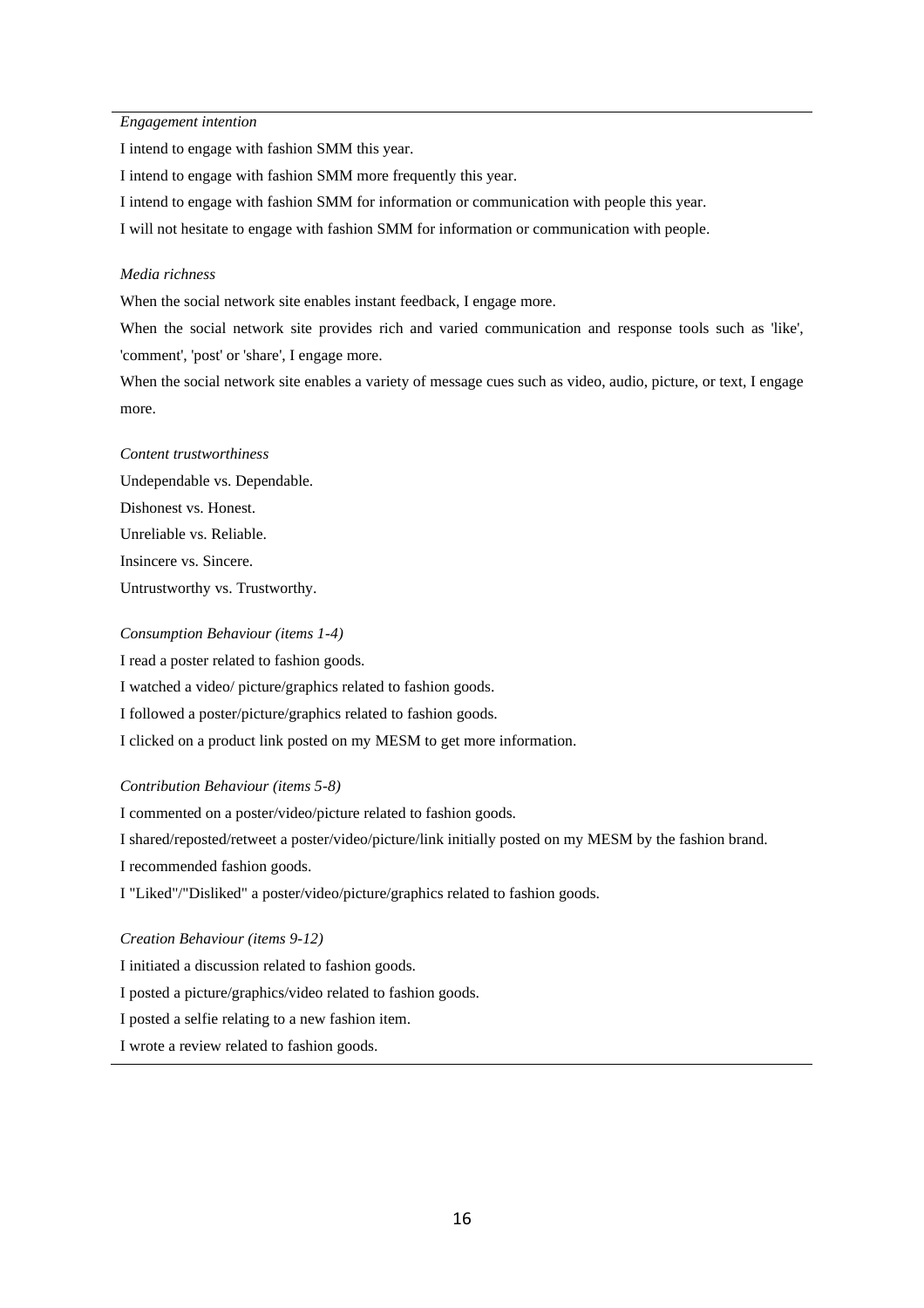#### *3.2. Sample and Data*

The primary data was collected via a survey questionnaire, administered online by Qualtrics, a leading global data service company. Our sample was sourced via Qualtrics's rigorous online sampling process from their actively managed market research panels. Survey respondents who are social media users were targeted. To ensure a sample with experience of engagement with social media with fashion SMM content, we designed one question to filter out those who did not have such experience: 'Do you interact with fashion via social media, in any of the following ways? Please tick all that apply'. The multiple-choice questions included seven items: 'Browsed fashion items', 'Recommended fashion items' 'Read or viewed fashion posts or images', 'Watched fashion videos', 'Followed Fashion brands', 'Posted pictures of fashion items', and 'None of the above'. If 'None of the above' was chosen, this terminated the survey, leaving an uncompleted questionnaire which was excluded from the data analysis. As a result, a total sample of 721 valid responses was collated for analysis after data cleaning.

Table 2 shows the demographic profile of the sample. Respondents aged between 18 and 69 years were split equally on the base of gender (male/female). All respondents in the final sample reported that they interacted with fashion SMM content on social media and that they spent at least one hour per week on social networking sites. Forty per cent of respondents reported that they spent over 13 hours engaging with social media each week, with 75 per cent spending more than seven hours per week.

#### **Table 2**

| Sample demographics ( $n = 721$ ). |  |
|------------------------------------|--|
|                                    |  |

| Variable | Category      | Frequency | Per cent |
|----------|---------------|-----------|----------|
| Age      | $18-29$ years | 159       | 22.1     |
|          | $30-39$ years | 159       | 22.1     |
|          | $40-49$ years | 159       | 22.1     |
|          | $50-59$ years | 158       | 21.9     |
|          | $60-69$ years | 86        | 11.9     |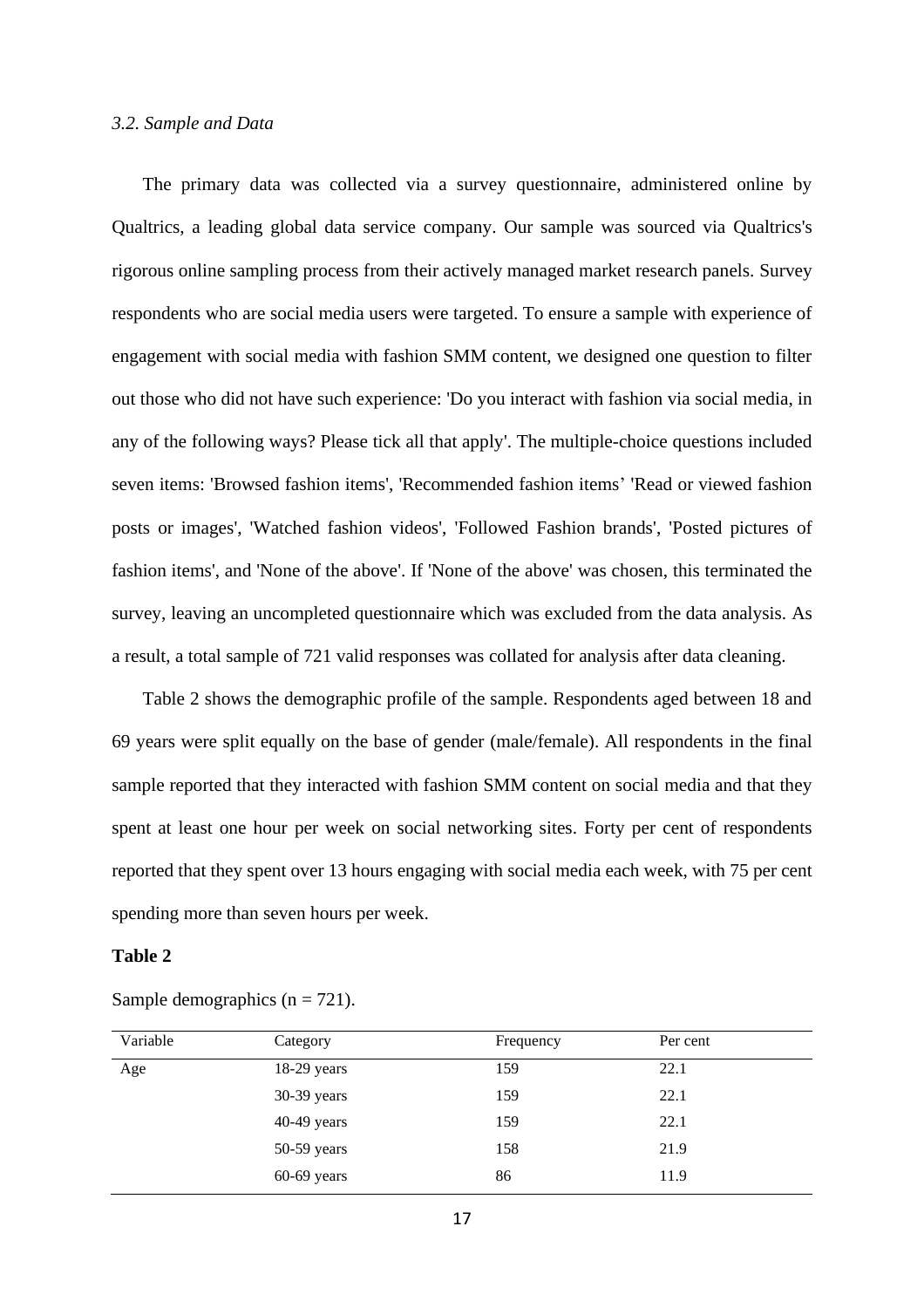| Gender           | Male                   | 355 | 49.2  |
|------------------|------------------------|-----|-------|
|                  | Female                 | 360 | 49.9  |
|                  | Chose not to say       | 6   | 0.8   |
| Engagement hours | 1-3 hours              | 38  | 5.3   |
| per week         | 4-6 hours              | 141 | 19.6  |
|                  | 7-9 hours              | 135 | 18.7  |
|                  | $10-12$ hours          | 118 | 16.4  |
|                  | 13 hours and more      | 289 | 40.0  |
| Education        | Undergraduate or lower | 341 | 47.3  |
|                  | Graduate               | 285 | 39.5  |
|                  | Postgraduate           | 9   | 13.2  |
| Total            |                        | 721 | 100.0 |

PLS-SEM (Partial Least Squares and Structural Equation Modelling) was utilised for the data analysis. The most commonly used covariance-based SEM (CB-SEM) was also considered but not adopted in this instance, for reasons explained below. Both CB-SEM and PLS-SEM allow the analysis of structural relationships between latent constructs based on the SEM technique. However, the two SEM approaches vary in computation procedures, assumptions, and the assessment of structural model fit (Hair et al., 2014). The rationale for the use of PLS-SEM is due to the advantages that PLS-SEM has over CB-SEM. PLS-SEM can be easily applied to provide a solution to complex models, for instance, models containing single-item constructs, a large number of constructs and hypotheses, and complex relationships such as mediation and or moderation (Hair et al., 2014; Astrachan, Petel, & Wanzenried, 2014). All of these conditions are met in this study.

Moreover, the PLS-SEM approach offers the researcher the flexibility to introduce new latent variables and new relationships to an established theory (Richter et al., 2016), which also applies to this research. For instance, we examined 15 hypotheses and the moderation effect of two contextual factors on the relationships between the engagement intention and the three behavioural responses. For these reasons, PLS-SEM was judged to be an appropriate choice for this study.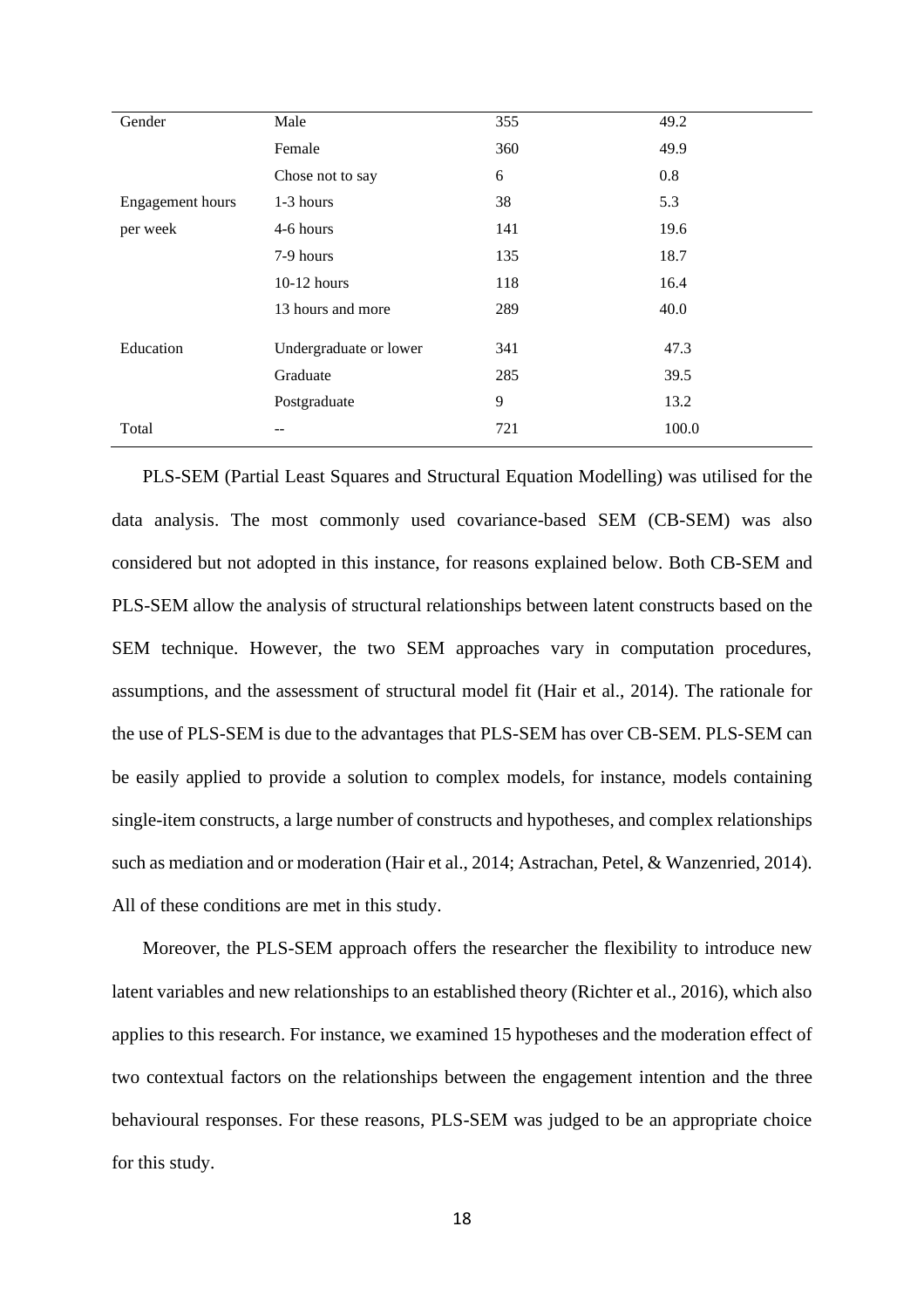## **4. Results**

#### *4.1. Descriptive Statistics of Social Media Platforms*

Table 3 reports consumers' most popular social media sites in a fashion context. Facebook sits at the top of the list, used by 56.4 per cent of the 759 participants. This result is no surprise due to the popularity of Facebook, and its dominant position among social media sites, However, instead of YouTube, Twitter, or LinkedIn, which are widely reported to be the most popular social media sites, our data indicates that following Facebook, Instagram and Pinterest are the second and fourth most engaged social media platforms (with YouTube in third place). This is a slightly surprising result; however, it is likely to reflect our particular interest in media richness and its role in influencing consumers' engagement online. This will be discussed further in section 5 (Discussion).

## **Table 3**

| Social media platforms | Frequency      | Per cent  | <b>Cumulative Percent</b> |
|------------------------|----------------|-----------|---------------------------|
| Facebook               | 434            | 56.4      | 56.4                      |
| Instagram              | 94             | 12.2      | 68.6                      |
| YouTube                | 86             | 11.2      | 79.8                      |
| Pinterest              | 60             | 7.8       | 87.6                      |
| Twitter                | 57             | 7.4       | 95.0                      |
| Snapchat               | 6              | .8        | 95.8                      |
| Tumblr                 | 6              | .8        | 96.6                      |
| Reddit                 | 4              | .5        | 97.1                      |
| LinkedIn               | $\overline{2}$ | $\cdot$ 3 | 97.4                      |
| $Google+$              | $\overline{2}$ | .3        | 97.7                      |
| WhatsApp               | $\mathbf{1}$   | $\cdot$ 1 | 97.8                      |
| Other                  | 17             | 2.2       | 100.0                     |
| Total                  | 769            | 100.0     | 100.0                     |

Descriptive of the most engaged social media platforms in fashion.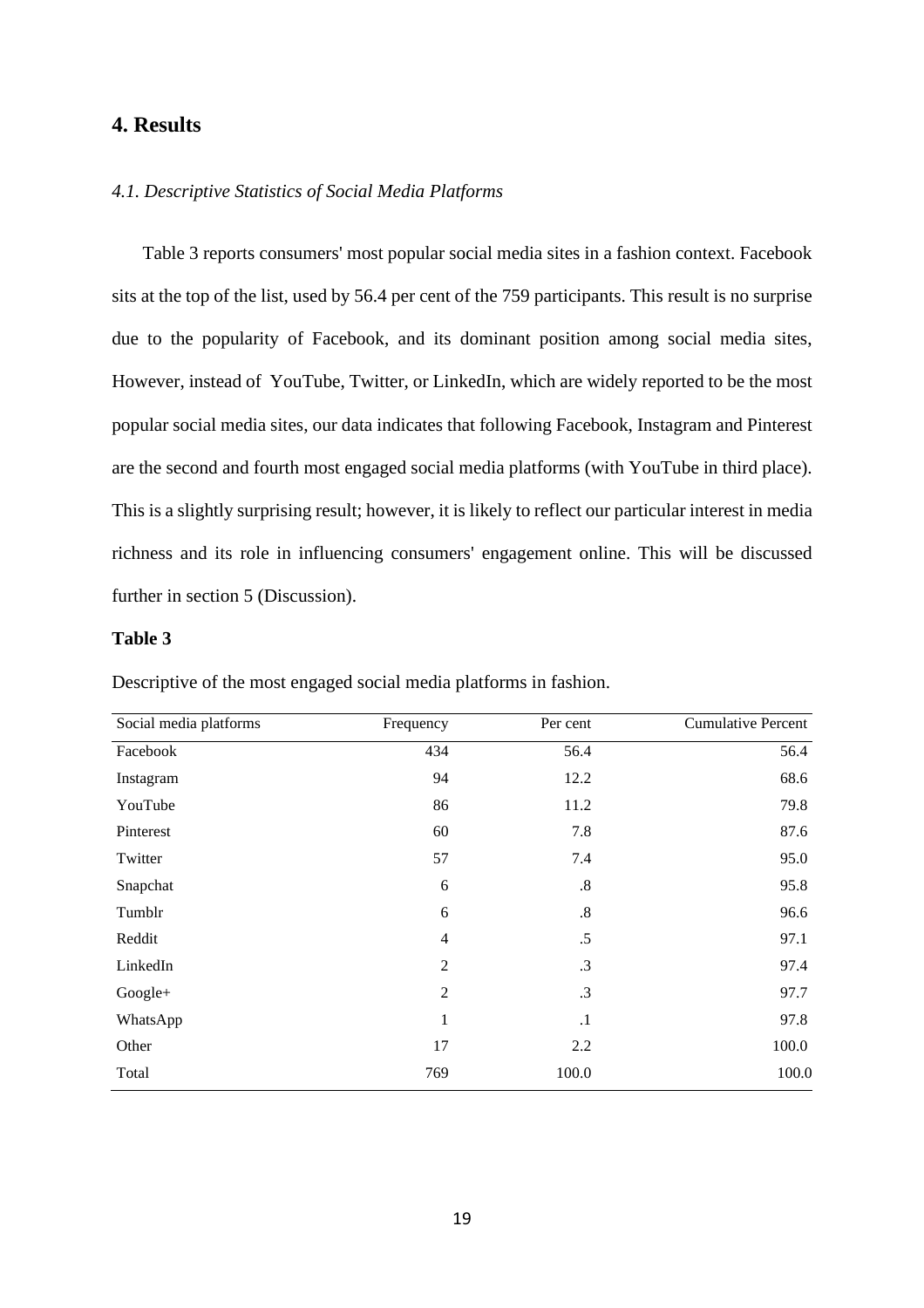#### *4.2. Construct Reliability and Validity*

Before conducting factor analysis, we tested the normality of each scale in our study. Appendix A reports the mean, standard deviation, skewness, and kurtosis of all measures. Values of skewness and kurtosis are all acceptable (Tabachnick and Fidell, 2007). Collinearity refers to the instance that the variables in the set are very highly correlated (Tabachnick and Fidel, 2007, p. 88-90), which may cause statistical problems. Therefore, we examined collinearity statistics (VIF) for our dataset, and results showed no evidence of such violation in our measures, e.g., Inner VIF values ranging from 1.288 to 1.572, Outer VIF values ranging from 1.436 to 2.931. The test results of normality and collinearity gave confidence in proceeding to the next step of factor analysis.

We first ran the PLS algorithm for factor analysis using SmartPLS 3. Table 4 displays the results for construct reliability and validity testing. All outer loadings, ranging from 0.748 to 0.890, are above the threshold value of 0.70. All scores of Cronbach's α and Dijkstra-Henseler's rho (rho\_A), ranging from 0.768 to 0.911, are above the threshold value of 0.70, indicating consistency and reliability. All scores of Average Variance Extracted (AVE) range from 0.612 to 0.745, suggesting the internal convergent validity of the constructs.

#### **Table 4**

| Indicator         | Consumption | Contribution | Creation | Engagement | Media    | Content         |
|-------------------|-------------|--------------|----------|------------|----------|-----------------|
|                   |             |              |          | Intention  | Richness | Trustworthiness |
| EAct1             | 0.761       |              |          |            |          |                 |
| EAct2             | 0.779       |              |          |            |          |                 |
| EAct3             | 0.832       |              |          |            |          |                 |
| EAct4             | 0.754       |              |          |            |          |                 |
| EAct <sub>5</sub> |             | 0.856        |          |            |          |                 |
| EAct6             |             | 0.848        |          |            |          |                 |
| EAct7             |             | 0.825        |          |            |          |                 |
| EAct8             |             | 0.748        |          |            |          |                 |
|                   |             |              |          |            |          |                 |

Construct Reliability and Validity.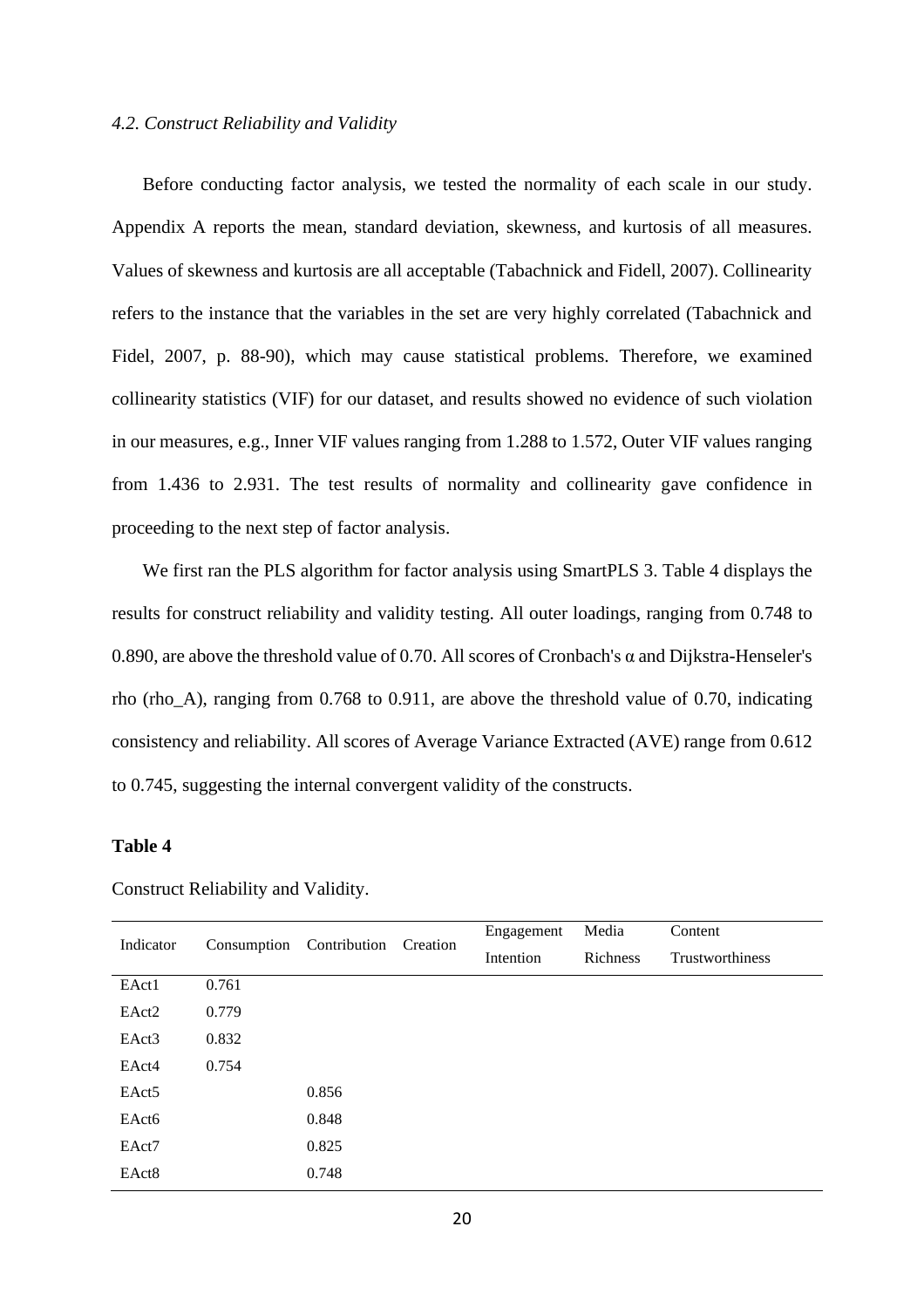| EAct9                |       |       | 0.879 |       |       |       |
|----------------------|-------|-------|-------|-------|-------|-------|
| EAct10               |       |       | 0.890 |       |       |       |
| EAct11               |       |       | 0.864 |       |       |       |
| EAct12               |       |       | 0.825 |       |       |       |
| EI1                  |       |       |       | 0.815 |       |       |
| EI <sub>2</sub>      |       |       |       | 0.843 |       |       |
| EI3                  |       |       |       | 0.805 |       |       |
| $\rm E I4$           |       |       |       | 0.822 |       |       |
| MR1                  |       |       |       |       | 0.838 |       |
| MR <sub>2</sub>      |       |       |       |       | 0.832 |       |
| MR3                  |       |       |       |       | 0.806 |       |
| CT1                  |       |       |       |       |       | 0.838 |
| CT2                  |       |       |       |       |       | 0.836 |
| CT3                  |       |       |       |       |       | 0.863 |
| $\operatorname{CT4}$ |       |       |       |       |       | 0.826 |
| CT5                  |       |       |       |       |       | 0.883 |
| $\operatorname{AVE}$ | 0.612 | 0.673 | 0.748 | 0.675 | 0.681 | 0.722 |
| $rho_A*$             | 0.793 | 0.837 | 0.888 | 0.840 | 0.768 | 0.911 |
| Crobach's            | 0.788 | 0.837 | 0.888 | 0.840 | 0.768 | 0.904 |
| $\alpha$             |       |       |       |       |       |       |

Note: \*Dijkstra-Henseler's rho (rho\_A)

We also checked the discriminant validity of the constructs using Heterotrait-Monotrait Ratio Criterion (HTMT). All HTMT values (Table 5) except one are lower than the suggested value of 0.9 (Ringle, Wende, & Becker, 2015). The exceptional one, related to the discriminant validity between *consumption* and *contribution*, indicates a potential discriminant problem according to the  $HTMT_{.90}$  criterion. However, the confidence interval, CI [0.884; 0.962], as shown in PLS3, is between [2.5%, 97.5%], suggesting that these two constructs have no significant issue with discriminant validity. Therefore, the discriminant validity of all constructs was established (Henseler, Ringle, & Sarstedt, 2015).

## **Table 5**

Heterotrait-Monotrait Ratio (HTMT) and Confidence Interval.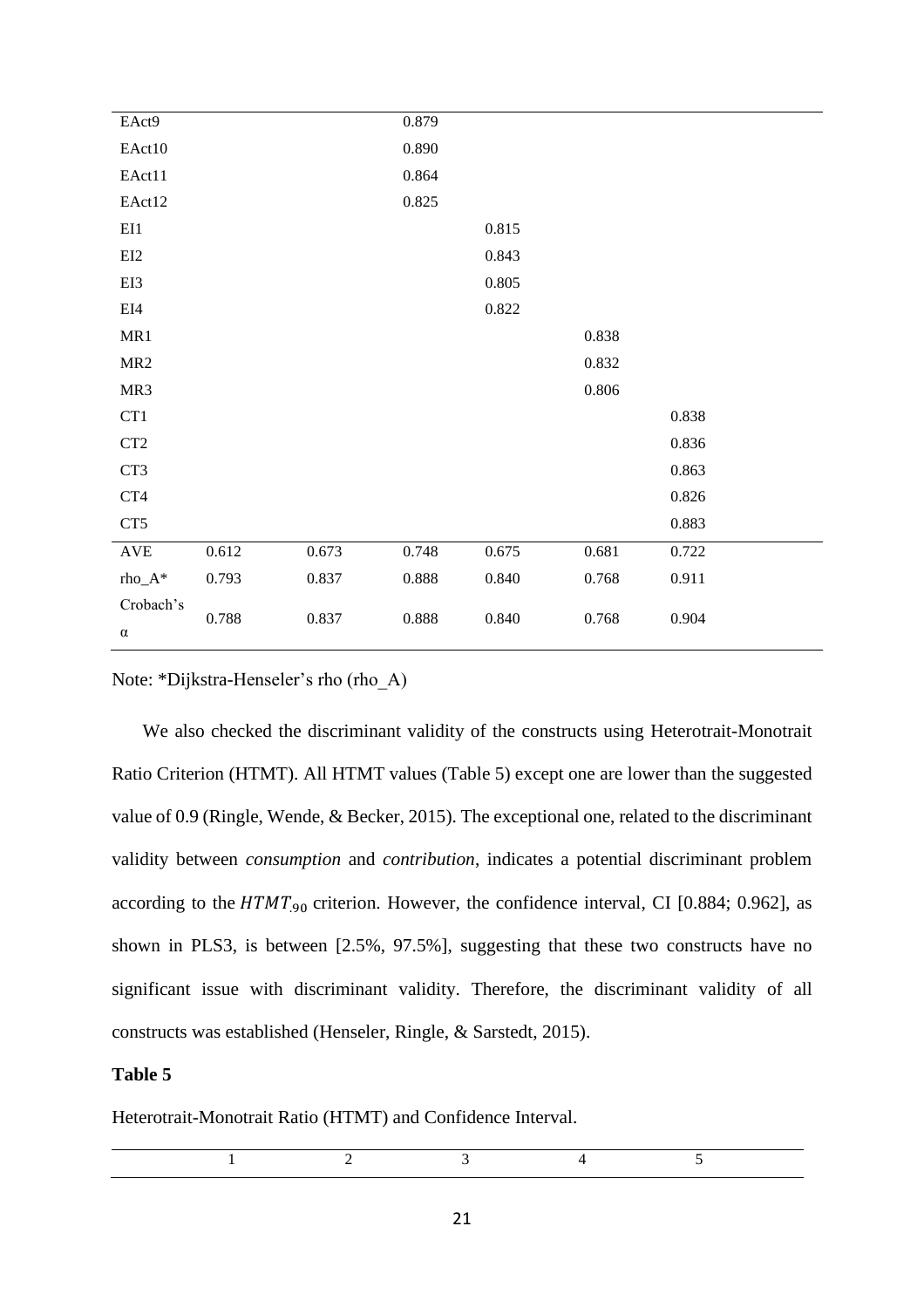| 1.Consumption   |                  |                  |                                                          |                 |                 |
|-----------------|------------------|------------------|----------------------------------------------------------|-----------------|-----------------|
| 2.Content       | 0.460            |                  |                                                          |                 |                 |
| trustworthiness | CI[0.379;0.537]  |                  |                                                          |                 |                 |
| 3. Contribution | 0.925            | 0.419            |                                                          |                 |                 |
|                 | CI               | CI[0.344;0.497]  |                                                          |                 |                 |
|                 | [0.884; 0.962]   |                  |                                                          |                 |                 |
| 4. Creation     | 0.732            | 0.309            | 0.889                                                    |                 |                 |
|                 | CI[0.679; 0.781] | CI[0.231; 0.384] | CI[0.849;0.920]                                          |                 |                 |
| 5. Engagement   | 0.727            | 0.531            | 0.702                                                    | 0.565           |                 |
| intention       | CI[0.656; 0.791] |                  | $CI[0.445; 0.615]$ $CI[0.634; 0.758]$                    | CI[0.481;0.629] |                 |
| 6.Media         | 0.645            | 0.343            | 0.565                                                    | 0.378           | 0.628           |
| richness        | CI[0.559; 0.714] |                  | $CI[0.248; 0.434]$ $CI[0.477; 0.635]$ $CI[0.289; 0.455]$ |                 | CI[0.547;0.701] |

#### *4.3 Common Method Bias*

Our data was collected using a questionnaire, i.e. self-reported data from a single source. We are aware that this may cause common method bias due to consistency motif and social desirability (Podsakoff et al., 2003). To minimise the possibility, we followed the procedural remedies recommended by Podsakoff, MacKenzie, & Podsakoff (2012). First, we eliminated the ambiguity of item wording to get accurate answers from respondents to the questionnaire items (Podsakoff et al., 2003). Second, we conducted a post-hoc examination by employing the most commonly used method, Harmen's one-factor test. The result showed that four factors were present, and the principal component extracted explained 39.78 percent of the variance of all 24 variables, which suggests that common method bias is unlikely to be a serious concern for this study (Podsakoff et al., 2003; Liang et al., 2007).

#### *4.4. Model and Hypothesis Testing*

Next, we examined the structural relationships and the model fit. Table 6 reports the results of the algorithm and bootstrapping tests (based on 5,000 samples), including the effect sizes (coefficient β), the corresponding significance of the effects (T values and ρ values) and conclusions of support for each hypothesis (Yes or No).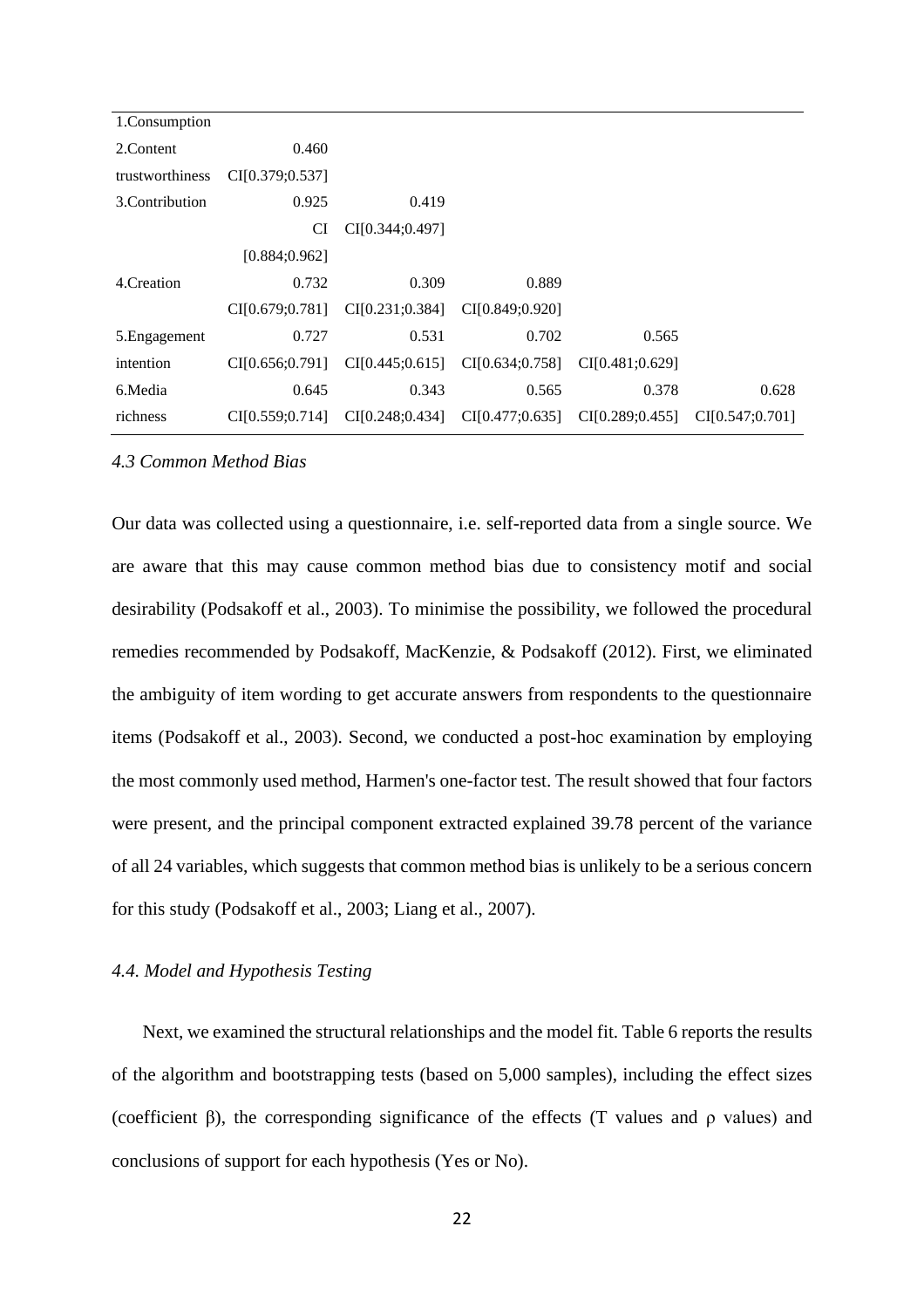As shown in Table 6, engagement intention is significantly related to all three levels of engagement behaviours with medium-size effects, e.g., engagement intention -> consumption ( $\beta$  = .414,  $\rho$  <.001), engagement intention -> contribution ( $\beta$  = .472,  $\rho$  <.001), and engagement intention -> creation (β = .462,  $ρ$  <.001). These findings support H1a, H1b, and H1c.

Our results also support the moderation effect of media richness. *First*, the causal relationships between engagement intention and all three levels of engagement behaviours are statistically significant and positive, with small-to-medium-size effects, e.g., media richness -  $>$  consumption (β = .280, ρ <.001), media richness - $>$  contribution (β = .235, ρ <.001), and media richness  $\rightarrow$  creation ( $\beta = .123$ ,  $\rho = .004$ ). We find support for H2a, H2b, and H2c. *Second*, the relationships between engagement intention (EI) and all three levels of engagement behaviours are positively moderated by media richness (MR), with small-size effects: MR \* EI -> consumption (β = .056, ρ = .038), MR  $*$  EI -> contribution (β = .113, ρ < .001), and MR  $*$ EI -> creation ( $\beta$  = .123,  $\rho$  <.001). These findings support H3a, H3b, and H3c. Hence, our results confirm that media richness has a positive effect on consumer engagement behaviour in all three levels (*consumption*, *contribution*, and *creation*). In addition, media richness significantly moderates the effect of consumers' social media engagement intention on consumers' actual behaviour at all three levels.

Content trustworthiness is significantly related to *consumption* (H4a: β = .128, ρ < .001) and *contribution* (H4b: β = .095, ρ = .007) but insignificantly related to *creation* (H4c: β = .048,  $\rho = .199$ ). Hence, H4a and H4b are supported while H4c is not supported. Further, the moderation effects of content trustworthiness (CT) are all statistically insignificant, e.g., CT \* EI -> consumption ( $\beta$  = -.003,  $\rho$  = .902), CT \* EI -> contribution ( $\beta$  = .002,  $\rho$  = .930), and CT  $*$  EI -> creation ( $\beta$  = .038,  $\rho$  = .167). Therefore, H5a, H5b and H5c are not supported. Hence, our findings confirm that consumers' trust in SMM content positively affects their *consumption* and *contribution* activities in social media communities. However, there is no evidence to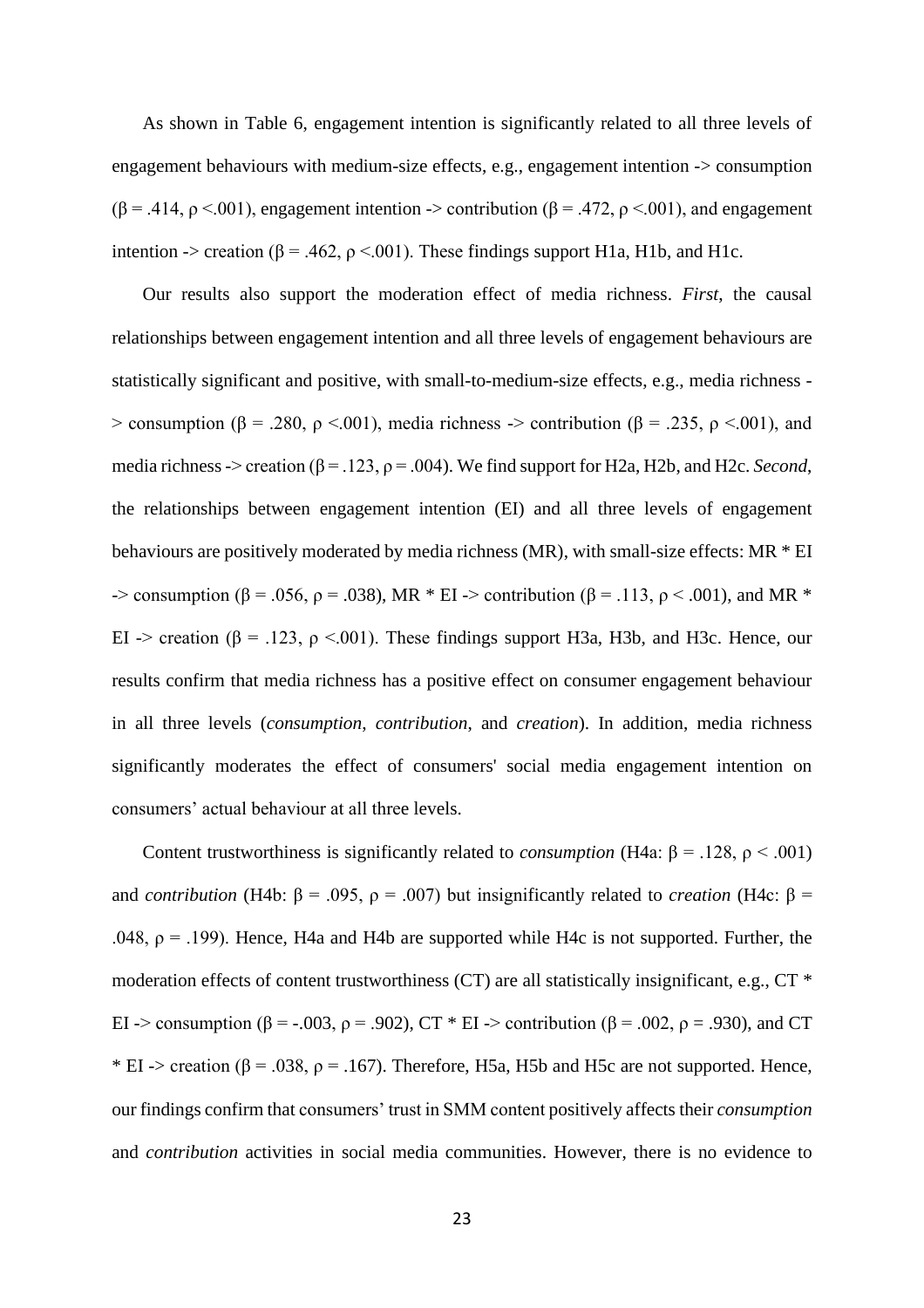support the effect of content trustworthiness on consumers' *creation* activities; the moderating role of content trustworthiness is not statistically significant.

#### **Table 6**

Results of Algorithm and Bootstrapping Tests.

| Hypothesis                                                    | Coefficient | T-value | $\rho$ - value | Support        |
|---------------------------------------------------------------|-------------|---------|----------------|----------------|
| $H_{1a}$ : Engagement intention $\rightarrow$ Consumption     | .414        | 10.835  | 0.000          | Yes            |
| $H_{1b}$ : Engagement intention $\rightarrow$ Contribution    | .472        | 12.761  | 0.000          | Yes            |
| $H_{1c}$ : Engagement intention $\rightarrow$ Creation        | .463        | 11.454  | 0.000          | Yes            |
| $H_{2a}$ : Media richness $\rightarrow$ Consumption           | .280        | 7.152   | 0.000          | Yes            |
| $H_{2b}$ : Media richness $\rightarrow$ Contribution          | .235        | 6.029   | 0.000          | Yes            |
| $H_{2c}$ : Media richness $\rightarrow$ Creation              | .123        | 2.874   | 0.004          | Yes            |
| $H_{3a}: MR * EI \rightarrow$ Consumption                     | .056        | 2.070   | 0.038          | Yes            |
| $H_{3b}$ : MR * EI $\rightarrow$ Contribution                 | .113        | 4.656   | 0.000          | Yes            |
| $H_{3c}$ : MR * EI $\rightarrow$ Creation                     | .123        | 5.526   | 0.000          | Yes            |
| $H_{4a}$ : Content trustworthiness $\rightarrow$ Consumption  | .128        | 3.656   | 0.000          | Yes            |
| $H_{4b}$ : Content trustworthiness $\rightarrow$ Contribution | .095        | 2.693   | 0.007          | Yes            |
| $H_{4c}$ : Content trustworthiness $\rightarrow$ Creation     | .048        | 1.285   | 0.199          | No             |
| $H_{5a}:$ CT $*$ EI $\rightarrow$ Consumption                 | $-.003$     | 0.123   | 0.902          | No             |
| $H_{5b}$ : CT * EI $\rightarrow$ Contribution                 | .002        | 0.088   | 0.930          | N <sub>0</sub> |
| $H_{5c}$ : CT <sup>*</sup> EI $\rightarrow$ Creation          | .038        | 1.381   | 0.167          | N <sub>0</sub> |

Model fit summary: SRMR=0.110; Chi-square=2,033.763; NFI=0.799; Consumption  $(R^2 = 0.429)$ ; Contribution ( $R^2 = 0.415$ ); Creation ( $R^2 = 0.287$ ).

Note: MR= Media richness; EI= Engagement intention; CT=Content trustworthiness. Significant at 0.05 (two-tailed).

Table 6 also reports the model fit indicators, e.g., SRMR (0.110), Chi-square (2,033.76), and NFI (0.799). Figure 2 displays R square values for three dependent variables, i.e. *consumption* (0.429), *contribution* (0.415), and *creation* (0.287). When we make a comparison of these results with similar studies that have empirically examined the association between intention and actual behaviour but without moderation consideration in their models, we find that the R square values of past studies - e.g. 0.296 (Cao et al., 2019), and ranging from 0.35 to 0.39 (Venkatesh et al., 2003) - are lower than the R square values reported here, which range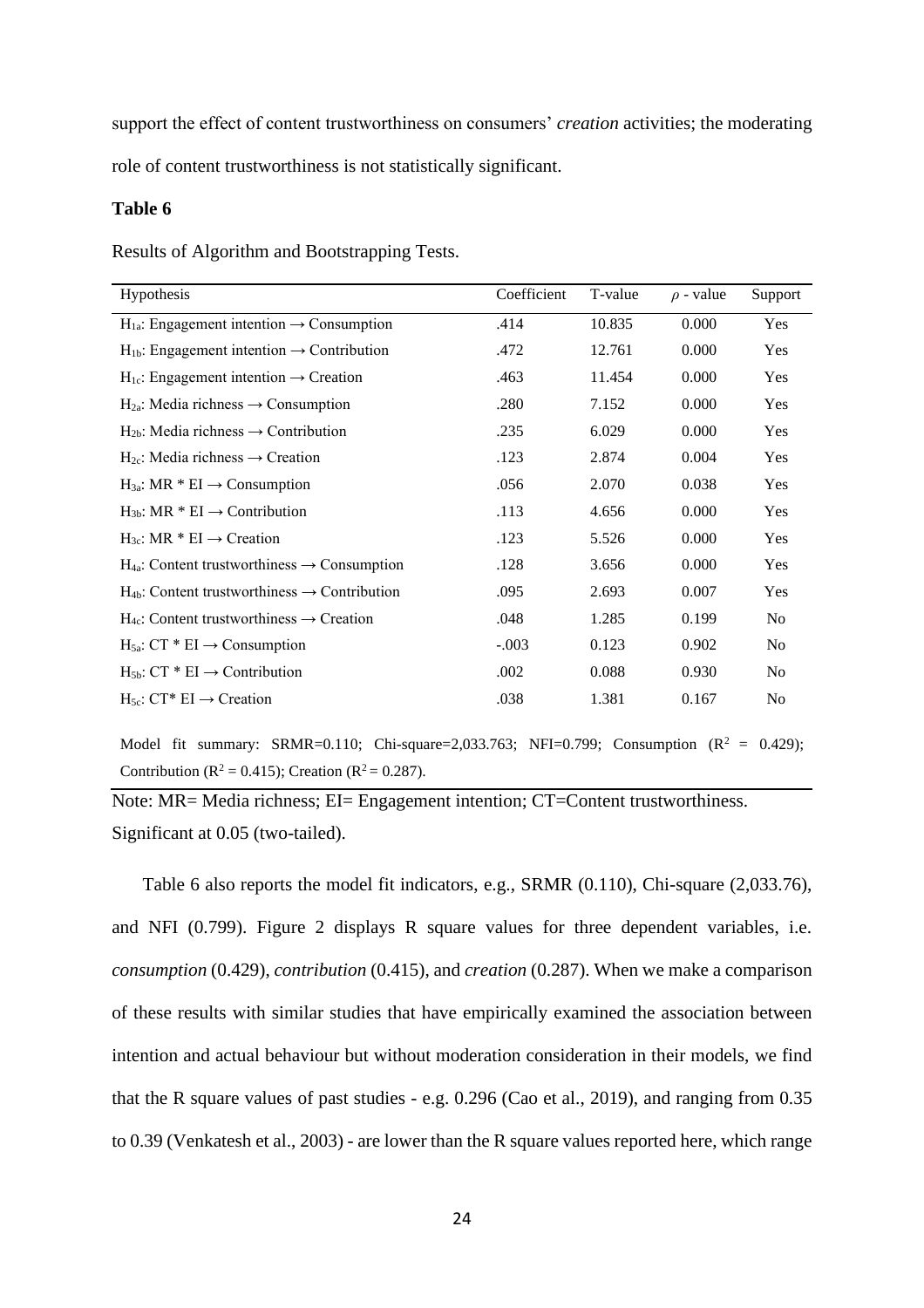from 0.287 to 0.429. This suggests that SMEB, in terms of *consumption*, *contribution*, and *creation*, is well explained by the model, and by the moderators in particular.



**Fig. 2.** SmartPLS output of the algorithm test.

## **5. Discussion**

This research investigates the moderation effects of two social media contextual factors, namely, *media richness* and *content trustworthiness*, between *engagement intention* and *engagement behaviour* in the context of fashion SMM. Results suggest that engagement intention is the key determinant of all three levels of consumer engagement behaviours, with medium-size effects. This result is consistent with most TPB empirical studies (e.g., Cooke & French, 2008). For instance, Taylor and Todd (1995) studied the intention to act on information technology usage and found a comparable medium-size effect (0.38). Similarly, Al-Debei et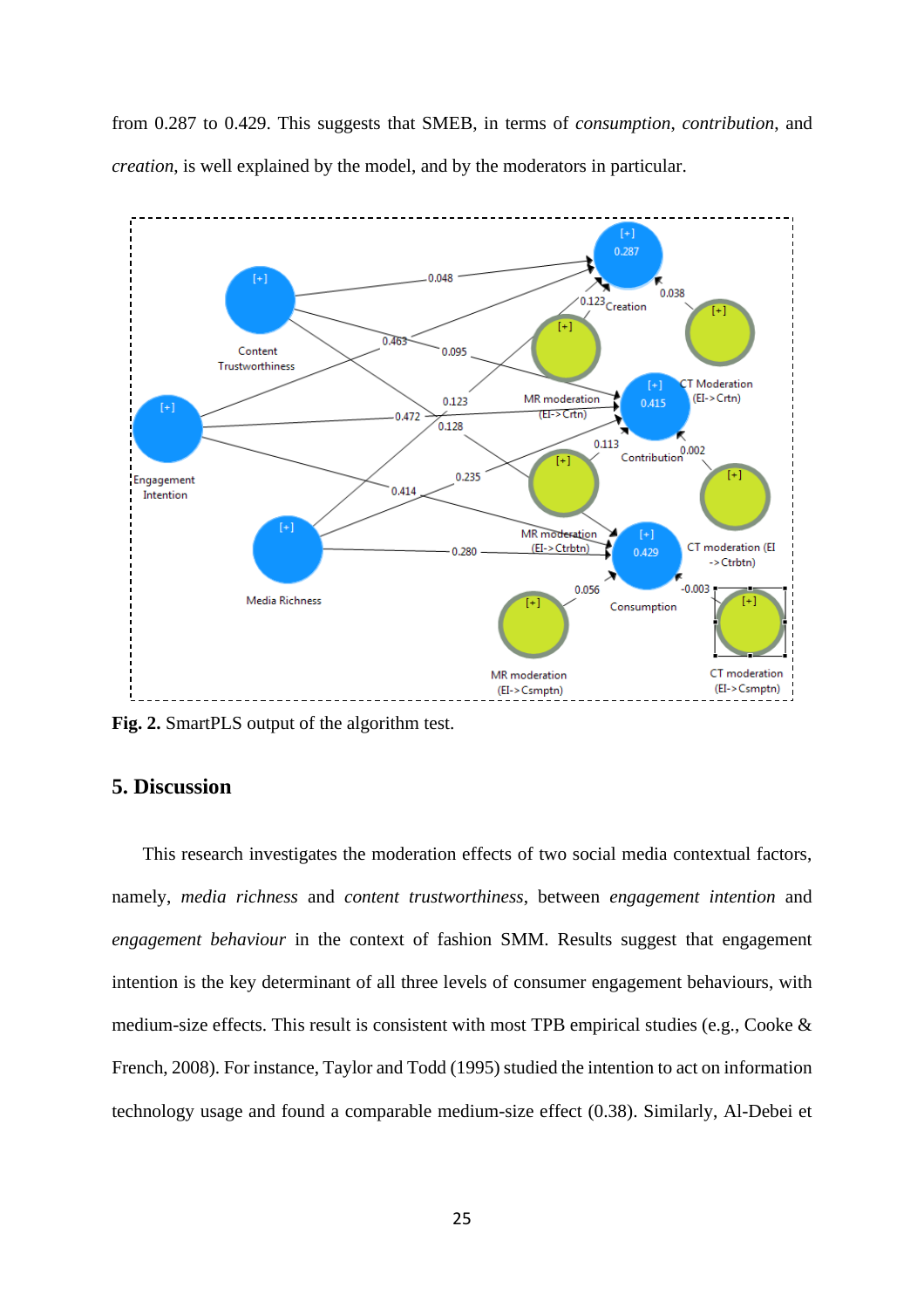al. (2013) examined the relationship between continual participation intentions and behaviour on Facebook and identified a medium-size effect (0.414).

Our results also suggest that the *richness* of social media is positively related to consumer engagement behaviours at all three levels – *consumption*, *contribution,* and *creation*. The result supports a number of similar studies (e.g., Kim et al., 2017; Guidry et al., 2018). Guidry et al. (2018) investigated in their study how posts of refugees on two visual-based social media platforms, namely Instagram and Pinterest, differ in terms of content and engagement; their results suggest that the majority of the humanitarian- and security-concern variables presented a significant association with public engagement on one social media platform over another. For instance, security-concern expressions significantly associate with Pinterest, while humanitarian-concern expressions were found to associate with Instagram. Further, the study revealed that the association of public engagement behaviour with different social media platforms is related to the variation of the media richness of the two platforms. For instance, Instagram displayed more episodic framing, while Pinterest contained more thematic framing. Extant literature offers some insights as to why media richness might affect consumer engagement, i.e. the opportunity to engage in online brand communities or social-media based communities (Schau et al. 2009; Wirtz et al., 2013; Dessart et al., 2015). Media richness facilitates and enables social media users to enjoy social interactions with others sharing common interests within the social media environment (Kuo & Feng, 2013; Habili et al., 2016). However, our results also present some differences from the extant literature. For instance, according to Pentina et al. (2018), luxury consumers' SMEB is not related to the choice of social media platforms.

Moreover, our results suggest that media richness significantly moderates the intentionbehaviour relationship. The moderation effect of media richness has rarely been explored in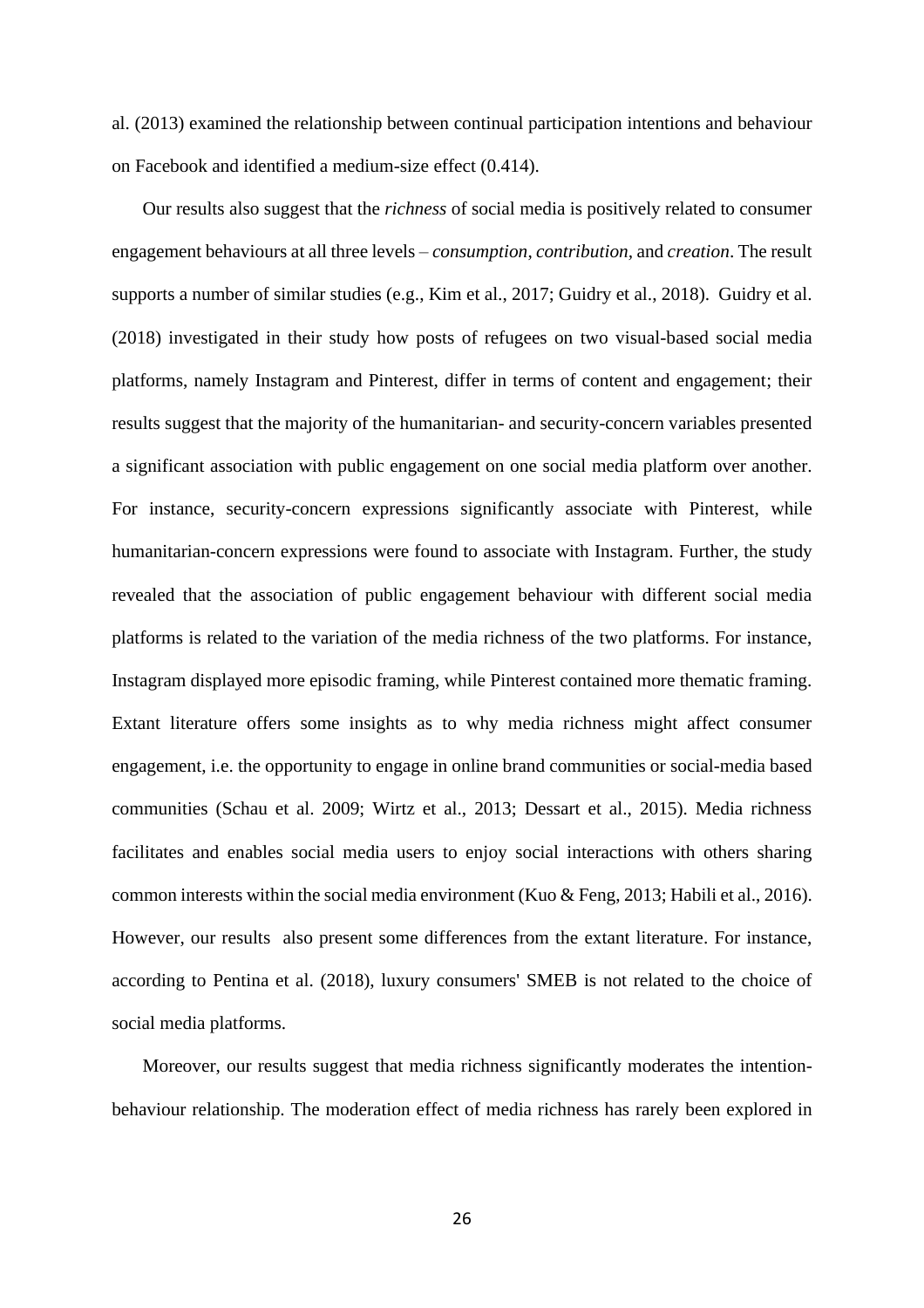the existing literature. Therefore, there is a need for further study, particularly in different industries or sectors other than fashion which is the research context for this study.

In contrast to previous studies (e.g., Kumar et al., 2016; Wang et al., 2017) using a singlemedium context or examining a single behavioural response, we examined the richness of all possible social media used by respondents. This approach enhances our methodological robustness and builds a more substantial theoretical contribution. By using the multiple social media setting, we are able to conceptualise and operationalise media richness in terms of a variety of message cues, a variety of communication tools and instantaneous feedback. Also, we examined multiple behavioural responses rather than the single behavioural response used in most extant literature. This contributes to the advancement of TPB. The multiple behaviours setting in our study explain not only users' decision to engage but also the depth of engagement the users develop. The latter is critical for social media marketers to build up their retailing and brand performance. Further, our research supports the moderation effect of media richness; the relationship between engagement intention and action becomes stronger when a social medium is "richer" rather than "leaner". This is a novel finding and an essential contribution to the knowledge and understanding of SMEB and the various SMEB levels.

We also found that *content trustworthiness* affects *consumption* and *contribution*. It is understandable that trustworthy content encourages social media users to engage in activities that include making connections with other social media users such as "follow", "share", "comment" and "recommend". This supports the results of earlier studies (Swani et al., 2017; Zhang & Gupta, 2018). Swani et al. (2017) provide insights into the management of the content trustworthiness of SMM, suggesting that social media marketers use product brand names, emotional appeals, and direct-calls-to-purchase in their B2C Facebook posts to engage endusers with Facebook "likes" and "comments"; corporate brand names, functional appeals, and links or cues for information search are used in their B2B Facebook posts for more effective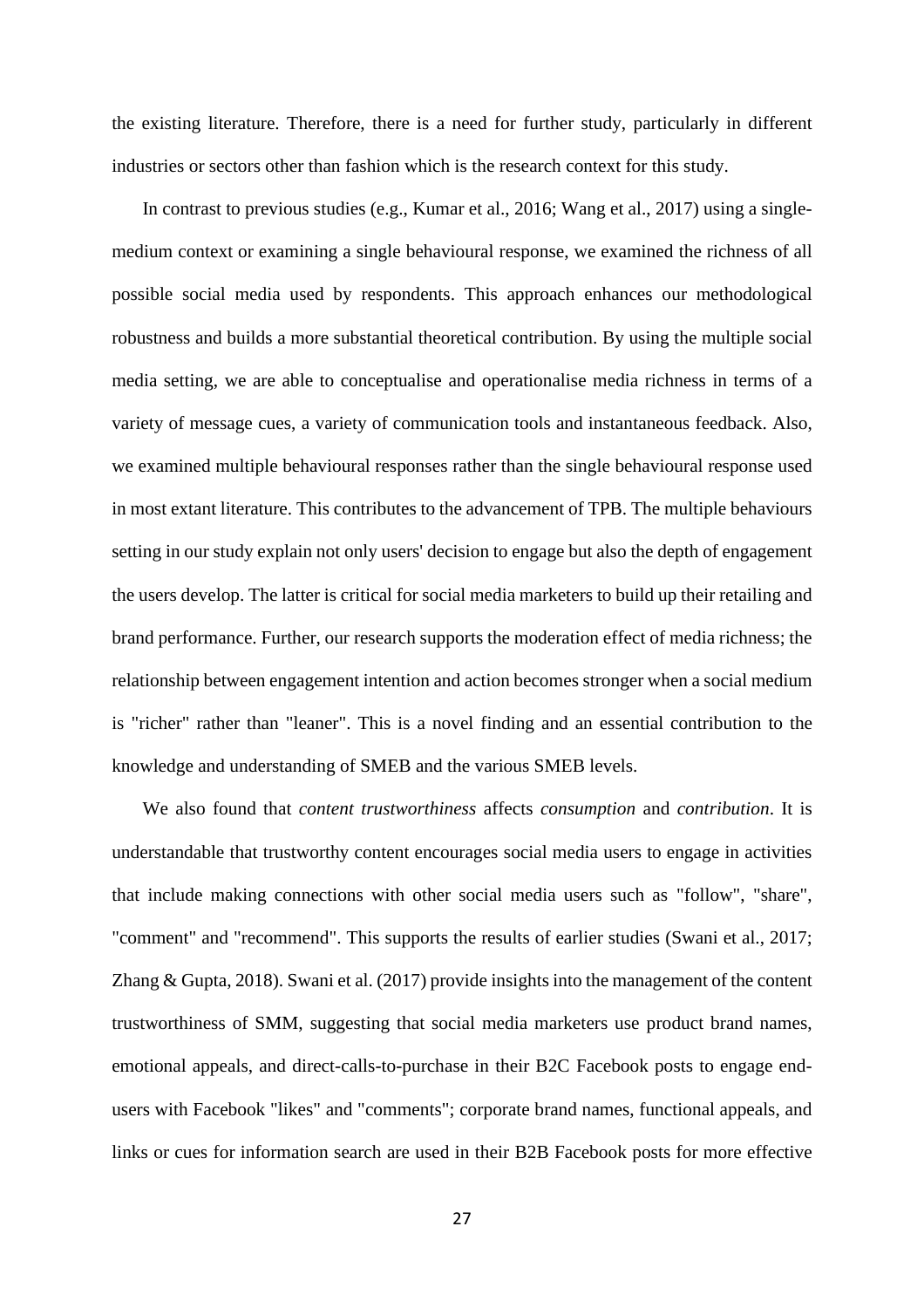engagement of their business users. Taking these insights further, we distinguish between the different levels of consumer behaviour within the SMM community, suggesting that content trustworthiness does not influence the highest level of consumer engagement behaviour, i.e. *creation*. Although an in-depth explanation of this result is beyond the scope of this research, we postulate that the creation of (new) content is independent of the trustworthiness of the original SMM message.

In contrast to media richness, we found that there is no evidence to support the moderation effect of content trustworthiness on any engagement behaviour. One plausible explanation could be that when social observation, social networking, or social identity become the main motives for users to engage in social media (Oliveira et al., 2016), what appeals to consumers most in enacting their engagement intention is the appeal of social networking itself rather than its embedded content. Under such circumstances, users have a greater interest in interacting and socialising with other community members than they do in content trustworthiness.

## **6. Conclusion**

To sum up, media richness, as a social media contextual factor, positively affects various levels of consumers' engagement – *consumption, contribution*, and *creation* behaviours. Moreover, media richness moderates the relationship between engagement intention and behaviour. The consumer is more likely to engage with SMM when media platforms are richer rather than leaner. Similarly, content trustworthiness, as another social media contextual cue, also positively affects consumers' *consumption* and *contribution* behaviour. However, content trustworthiness does not appear to have a significant influence on *creation* behaviour. The moderation effect of content trustworthiness on the relationship between engagement intention and behaviour was also found to be insignificant.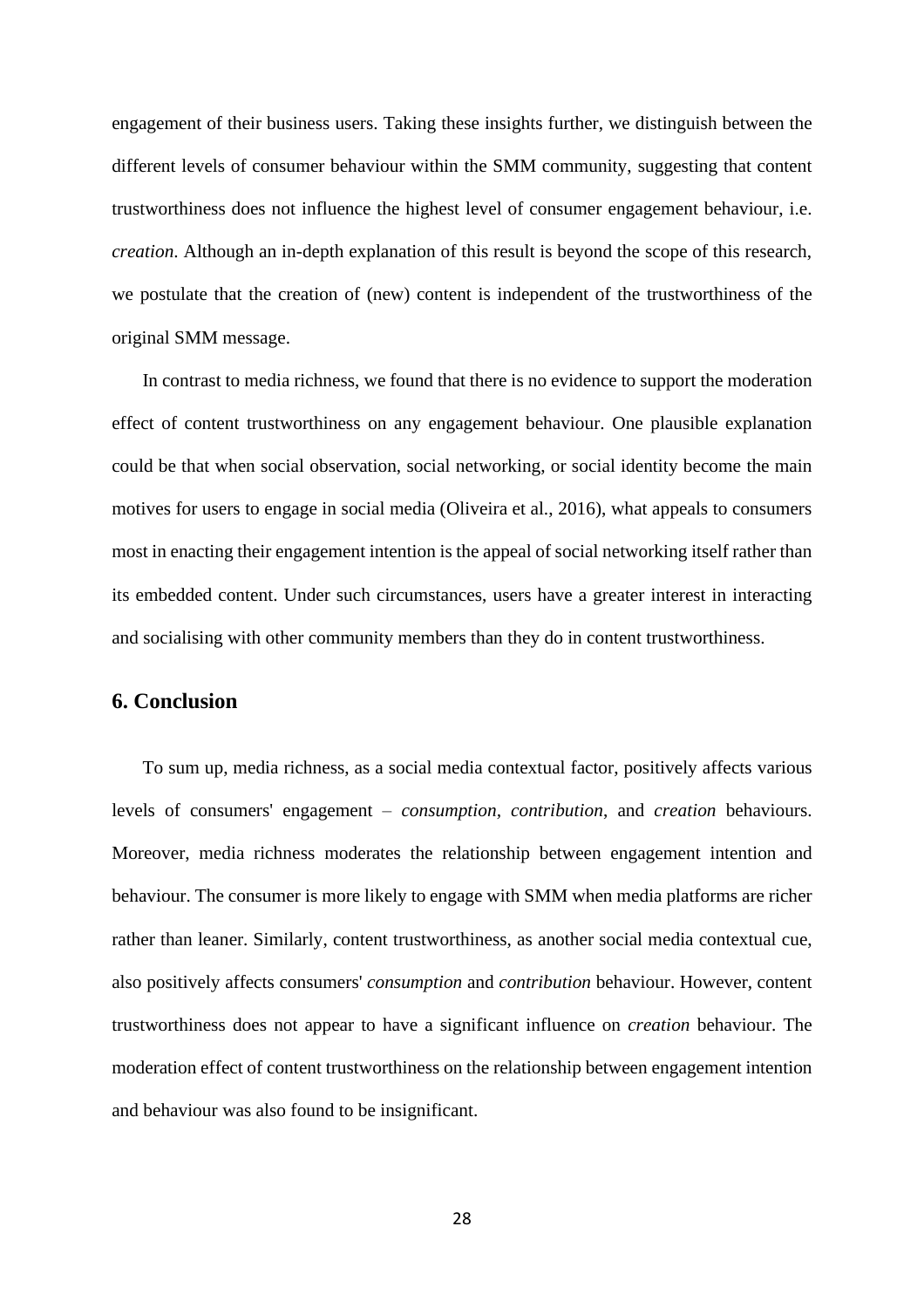#### *6.1. Theoretical Contributions*

The interactive nature of the social media context brings new dimensions to the relationship between engagement intention and engagement behaviour. Our **first** contribution is that we extend knowledge of TPB by exploring multiple behavioural responses rather than a single action. We examined the effect of social media engagement intention on three levels of actual engagement behaviours: *consumption, contribution,* and *creation* associated with SMM content. We also highlighted the moderation effect of social media contextual factors, namely, media richness and content trustworthiness, on the relationship between engagement intention and engagement behaviour. By doing so, we address a gap in the extant literature and contribute to the continuous development of behavioural theory, particularly TPB, in the contemporary landscape of social media. **Second**, the outcome of this research offers an enhanced understanding of consumer engagement with fashion SMM, a topical issue given the increasingly interactive and experiential nature of consumer-brand relationships in the digital marketing era (Hollebeek et al., 2014; Dessart et al., 2015; Habili et al., 2016). This study offers insights into how social media contextual factors such as media richness and content trustworthiness can support the extension of consumers' scope of engagement beyond core purchase or transactional relationships. As studies have demonstrated (Hollebeek et al., 2014; Vargo & Lusch, 2004), by being engaged, consumers are likely to develop a more profound notion of brand association. **Third**, this research focuses on the role of online social media context played in SMEB. Based on media richness theory and source credibility theory, we selected two factors, media richness and content trustworthiness, as the proxy of the study. Online social media, as a research context, has been increasingly popular in recent decades. However, understanding the setting itself and its role is yet minimal. This research, as one of the first studies, contributes to the understanding of the social media context.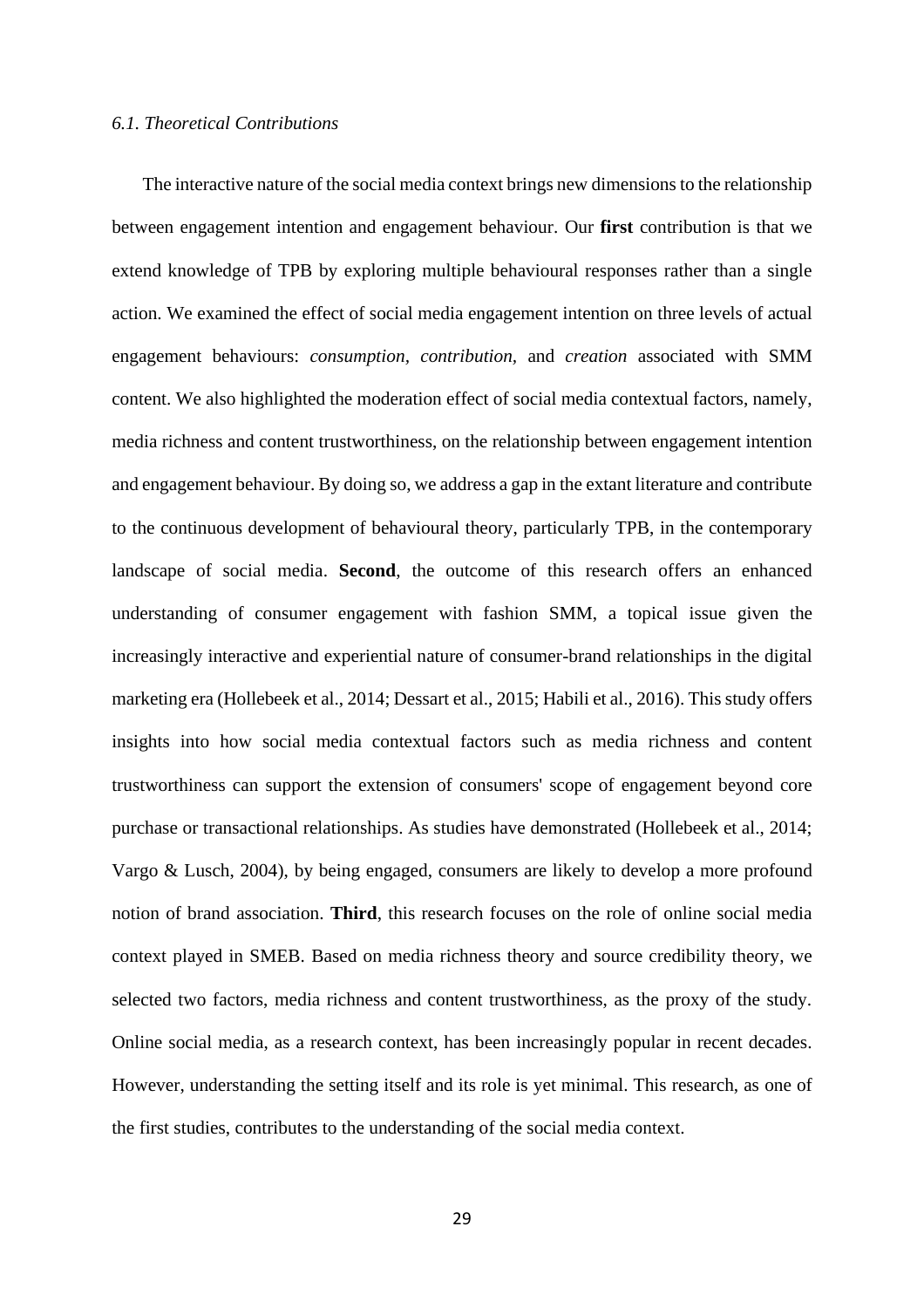#### *6.2. Practical Implications*

Our empirical results provide useful insights for fashion brands seeking to enhance consumer engagement with their SMM through managing content trustworthiness and media richness. Engagement intention is a critical factor in determining consumers' engagement activities. However, to what extent the intention affects actual consumer engagement is significantly moderated by social media contextual factors, i.e. media richness and content trustworthiness. Therefore, to achieve the most effective outcome from the use of SMM as a marketing strategy, the careful selection of media (for its richness) and careful generation of digital marketing contents should not be neglected.

Social media sites with instant feedback can encourage interaction. In particular, social media sites such as Facebook, Twitter and YouTube, with richer response tools, can enhance consumer engagement activities with fashion SMM content, using 'following', 'sharing', 'commenting', 'retweeting', 'posting' and 'reviewing'. Social media sites such as Instagram and Pinterest, with richer message cues in the form of video, audio, and high-quality pictures, can engage more fashion consumers, and this is reflected in our research. However, it is important to be aware that each social media site has its own unique 'flavour' of richness; fashion social media marketers have to select a particular social media site that serves their specific marketing strategy most effectively. For instance, to encourage communication and interaction around the design ideas behind fashion products with social media consumers, fashion marketers could consider sites such as Facebook and Twitter with instant feedback and live interaction. However, if they aim to launch a new product and encourage consumption, social media sites such as Instagram and Pinterest with higher-quality pictures and video could be prioritised. If the goal is to reach and inform a wider audience of consumers, the more 'traditional' and popular social media sites such as Facebook may remain a wise choice.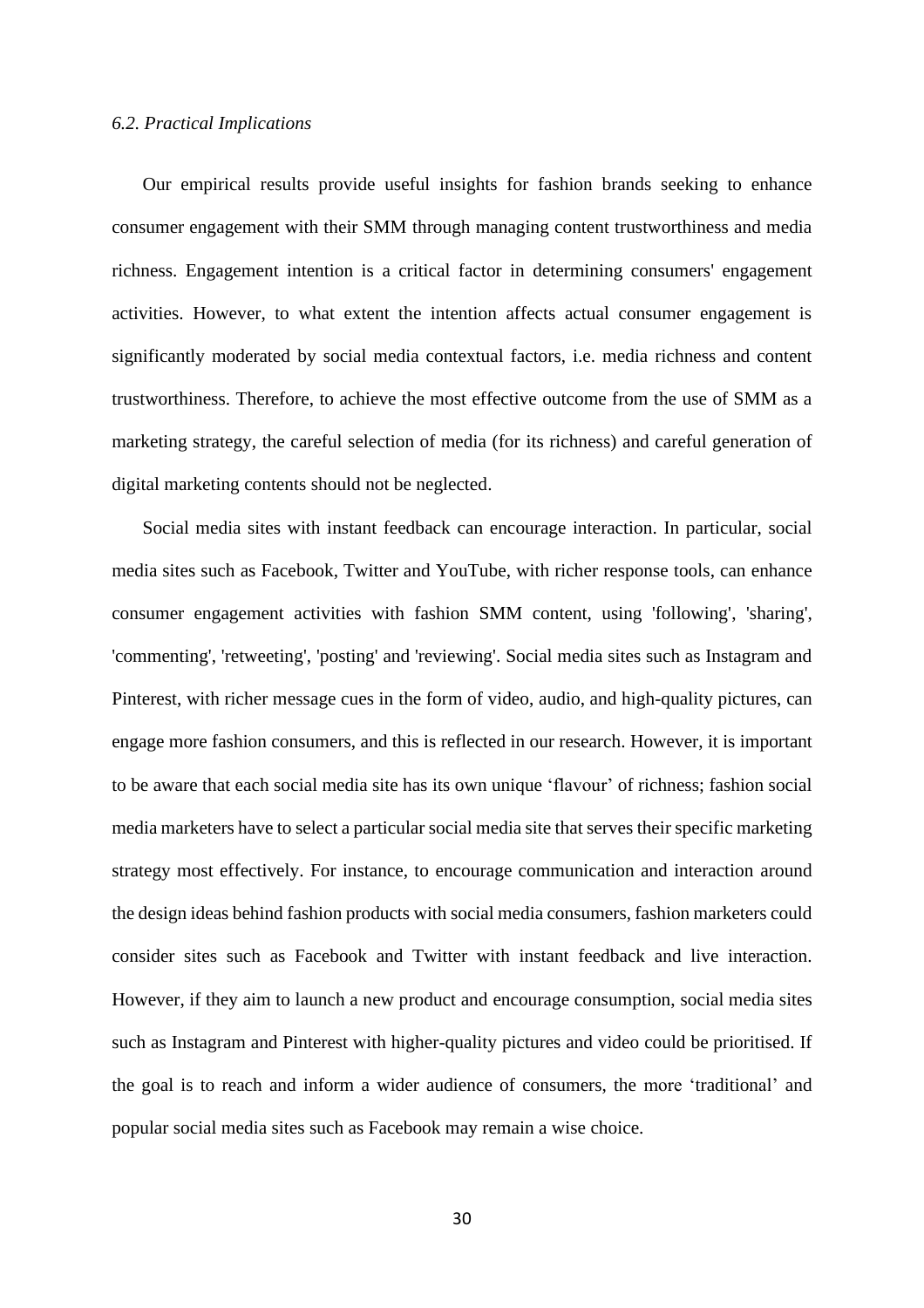Social media marketers should also seek to enhance consumer engagement with SMM by building up the trustworthiness of SMM content embedded within their social network communities. To build up the trustworthiness of fashion marketer-generated content, instead of using emotion-focused appeals (e.g. using peers' word of mouth, or celebrity endorsements), fashion social media marketers should respect consumers' cognitive judgement and rational choices by focusing more on facts and features of their products or services when generating their SMM content. That is, informative, dependable, reliable and trustworthy social media content can work to build up trustworthiness and hence consumers' social media engagement. Moreover, although peers may be viewed as personally trustworthy, peer-generated content can be seen as less trustworthy due to their lack of expertise. However, messages from social media opinion leaders are more trustworthy due to their knowledge of specific products or services. Therefore, to choose the latter as the source of SMM may engage consumers more effectively.

## *6.3. Limitations and Future Research*

There are several limitations to our study, which are viewed as offering the potential for future research. **First**, we used two fundamental constructs, trustworthiness and media richness, as proxies for a range of contextual factors. However, the media context is complex and multi-dimensional and, therefore, systematic exploration of the context dimensions and their conceptualisation could be a future research direction. **Second**, alongside consumer engagement, engagement with other stakeholders such as investors, local or national governments, and the broader public on online social media is also crucial for the performance management of firms (Yang *et al.,* 2020). This to date has been the subject of little research, and it therefore provides another research direction in the future. **Third**, it should be noted that our findings are based in the context of fashion social media, and care should be taken for the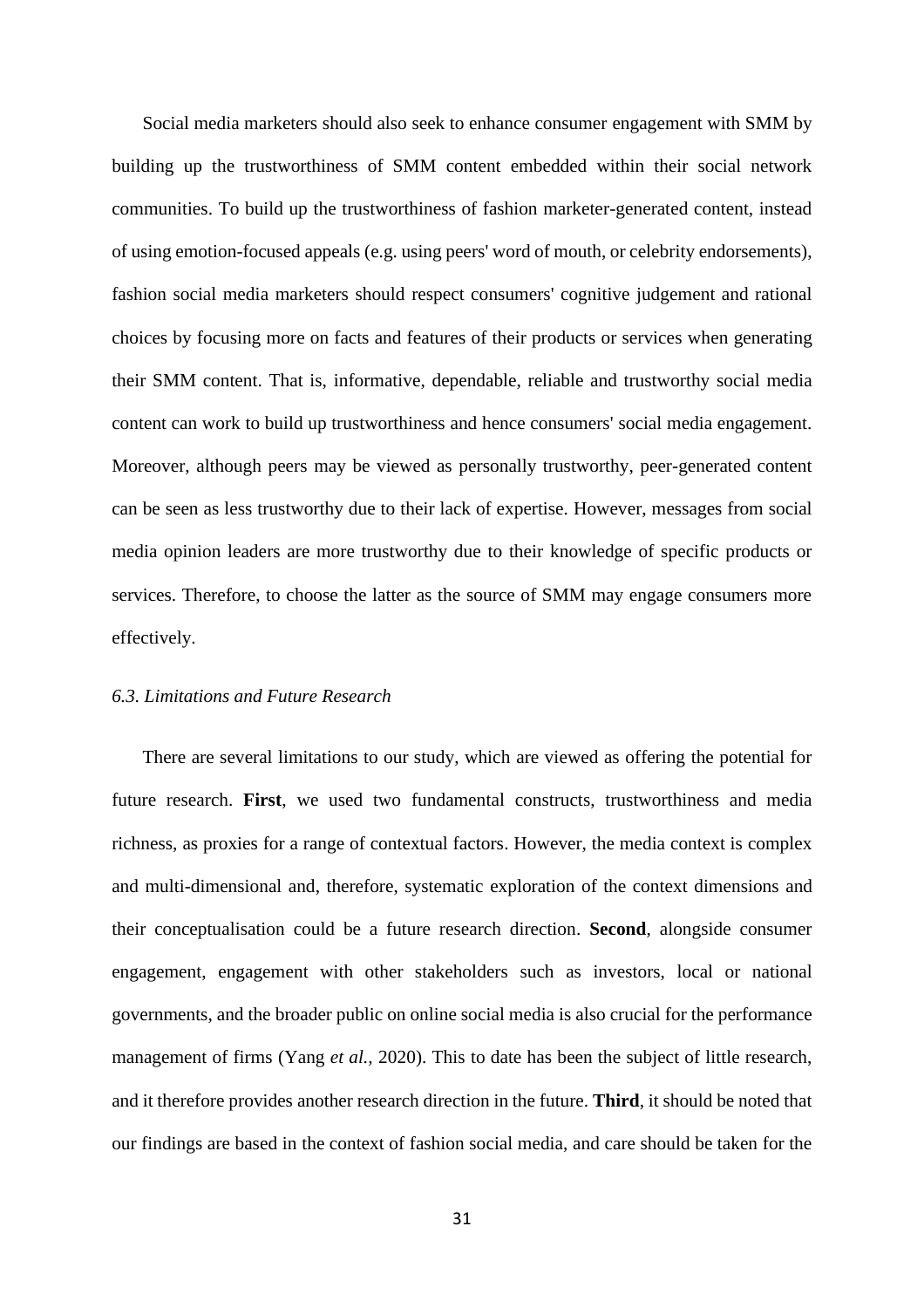generalisation to other industries or sectors. This also indicates another future research direction.

## **References**

- Ajzen, I. (1991). The theory of planned behavior. *Organisational Behavior and Human Decision Processes*, 50(2), December, 179-211.
- Ajzen, I., & Fishbein, M. (1980). *Understanding Attitudes and Predicting Social Behavior*. Englewood Cliffs, NJ: Prentice-Hal.
- Ajzen, I., & Sheikh, S. (2013). Action versus inaction: Anticipated effect in the theory of planned behavior. *Journal of Applied Social Psychology*, 43(1), 155-162.
- Al-Debei, M., Al-Lozi, E., & Papazafeiropoulou, A. (2013). Why people keep coming back to Facebook: Explaining and predicting continuance participation from an extended theory of planned behaviour perspective. *Decision Support Systems*, 55(1), 43-54.
- Astrachan, C.B., Patel, V.K., & Wanzenried, G. (2014). A comparative study of CB-SEM and PLS-SEM for theory development in family firm research. *Journal of Family Business Strategy*, 5(1), 116–128.
- Ayeh, J.K. (2015). Travellers' acceptance of consumer-generated media: An integrated model of technology acceptance and source credibility theories. *Computers in Human Behavior*, 48, 173-180.
- Bail, C. (2016). Cultural carrying capacity: Organ donation advocacy, discursive framing, and social media engagement. *Social Science & Medicine*, 165, 280-288.
- BBC. (2018). *Only one if four trust social media, says survey.* [https://www.bbc.co.uk/news/business-42771740.](https://www.bbc.co.uk/news/business-42771740) Accessed 7th August 2018.
- Bendoni, W. (2017). *Social media for fashion marketing: Storytelling in a digital world*. London: Bloomsbury Visual Arts.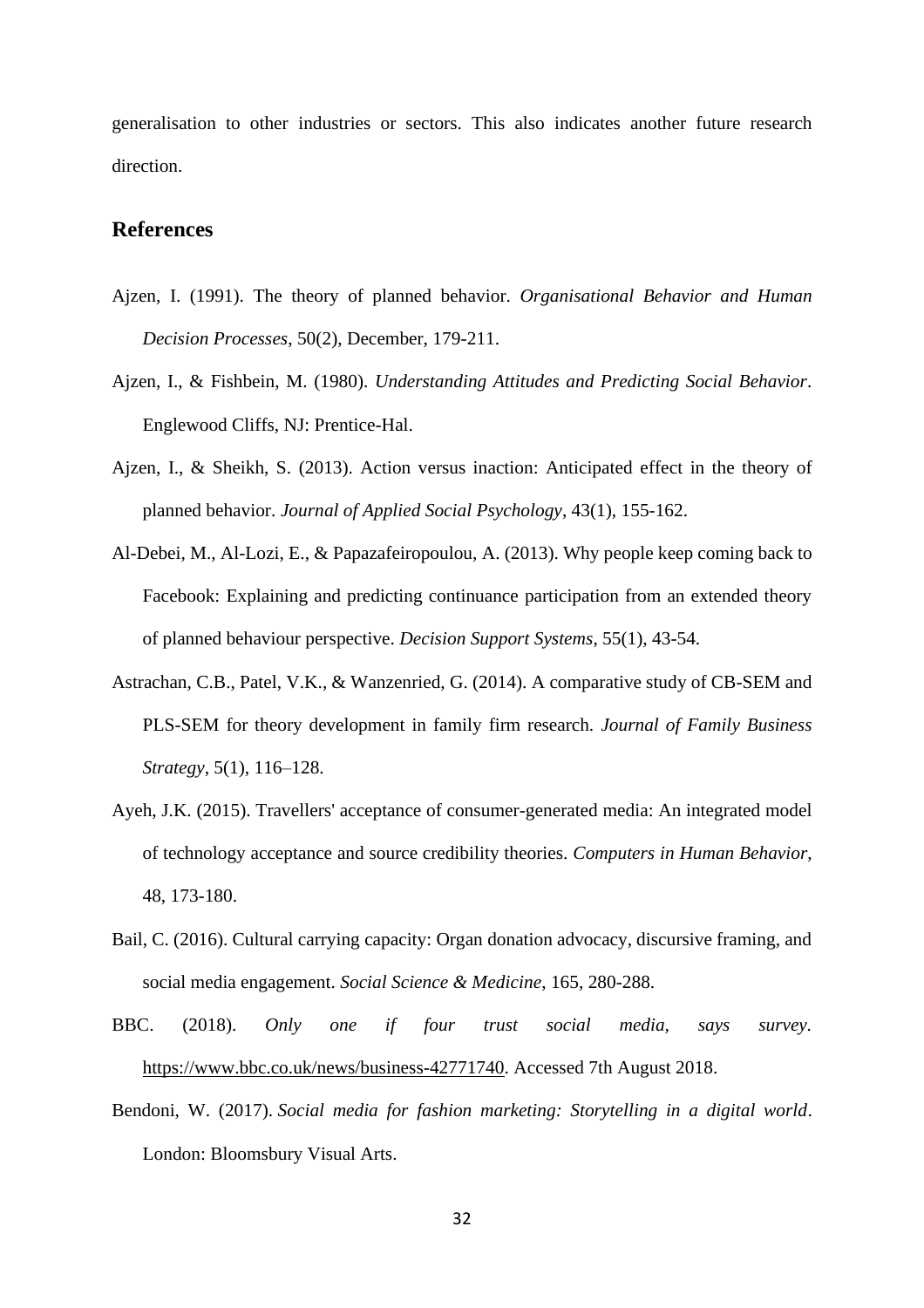- Braten, I., Braasch, J., Strømsø, H., & Ferguson, L. (2015). Establishing trustworthiness when students read multiple documents containing conflicting scientific evidence. *Reading Psychology*, 36(4), 315-349.
- Brodie, J.R., Ilic, A., Juric, B., & Holleneek, L. (2011). Consumer engagement in a virtual brand community: An exploratory research. *Journal of Business Research*, 66(1), 105-114.
- Bronner, F., & Neijens, P. (2006). Audience experiences of media context and embedded advertising: A comparison of eight media. *International Journal of Market Research*. 48(1), 81–100.
- Brunelle, E. (2009). Introducing media richness into an integrated model of consumers' intentions to use online stores in their purchase process. *Journal of Internet Commerce*, 8(3), 222-245.
- Cao, D., Tao, H., Wang, Y., Tarhini, A., & Xia, S. (2019). Acceptance of automation manufacturing technology in china: an examination of perceived norm and organisational efficacy. *Production Planning and Control, 660-672.*
- Carlson, J.R., & Zmud, R.W. (1999). Channel expansion theory and the experiential nature of media richness perceptions", *Academy of Management Journal*, 42(2), 153-170.
- Chang, Y., Yu, H., & Lu, H. (2015). Persuasive messages, popularity cohesion, and message diffusion in social media marketing. *Journal of Business Research*, 68(4), 777-782.
- Cooke, R., & French, D. (2008). How well do the theory of reasoned action and theory of planned behaviour predict intentions and attendance at screening programmes? A metaanalysis. *Psychology & Health*, 23(7), 745-765.
- Daft, R.L., & Lengel, R.H. (1986). Organisational information requirements, media richness and structural design*. Management Science*, 32(5), 554-571.
- Dahlen, M. (2005). The medium as a contextual cue: Effects of creative media choice. *Journal of Advertising*. 34(3), 89–98.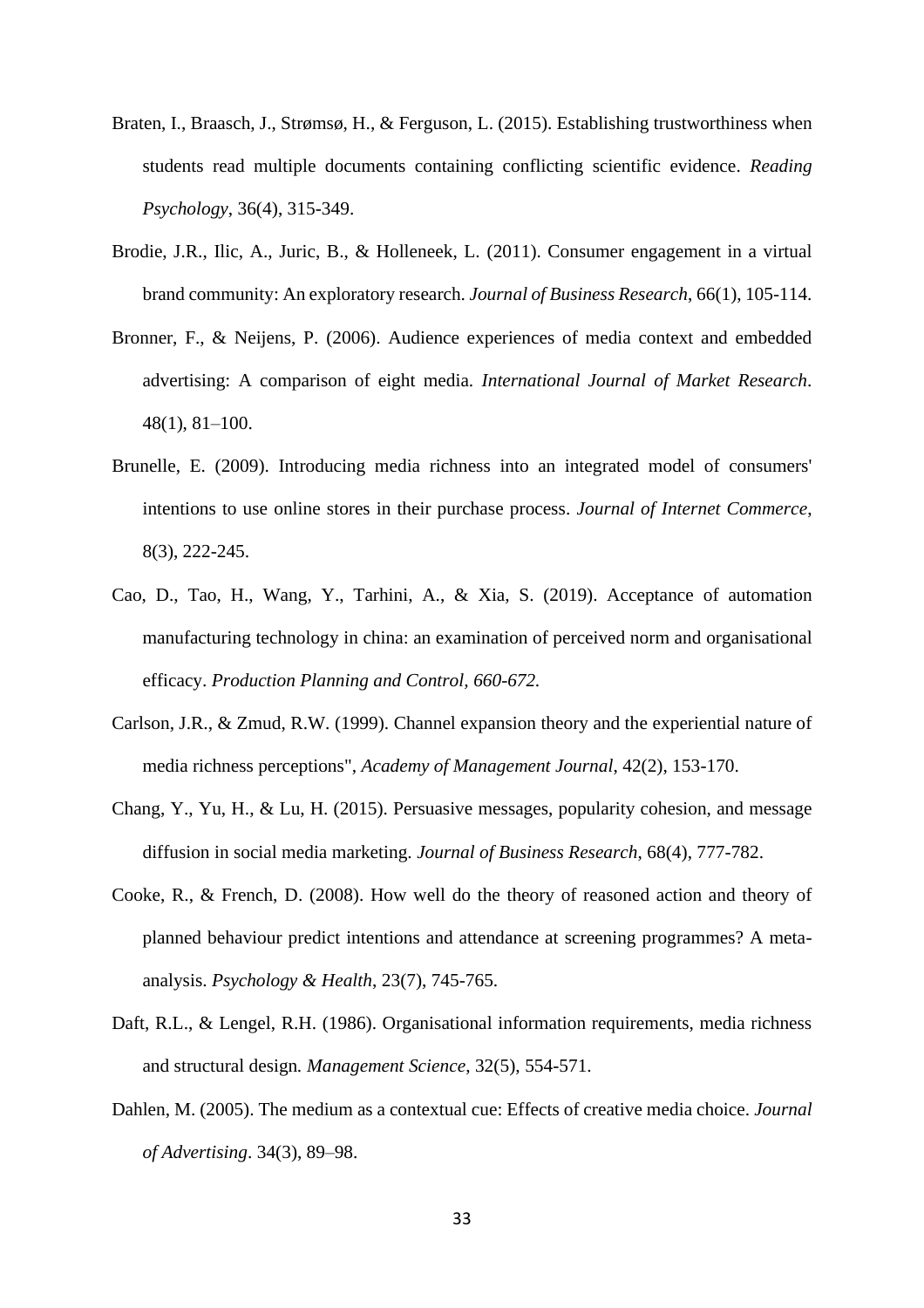- Dessart, L. (2017). Social media engagement: A model of antecedents and relational outcomes. *Journal of Marketing Management*, 33(5-6), 375-399.
- Dessart, L., Veloutsou, C., & Morgan-Thomas, A. (2015). Consumer engagement in online brand communities: A social media perspective. *Journal of Product & Brand Management*, 24(1), 28-42.
- Fulgoni, G.M. (2015). How brands using social media ignite marketing and drive growth. *Journal of Advertising Research*, 55(3), 232-236.
- Fulgoni, G., & Lipsman, A. (2017). The downside of digital word of mouth and the pursuit of media quality: How social sharing is disrupting digital advertising models and metrics. *Journal of Advertising Research*, 57(2), 127-131.
- Gefen, D. (2002). Reflections on the dimensions of trust and trustworthiness among online consumers. *Database for Advances in Information Systems*, 33(3), 38-53.
- Guidry, J., Austin, L.L., Carlyle, K.E., Freberg, K., Cacciatore, M., Jin, Y., & Messner, M. (2018). Welcome or not: comparing refugee posts on Instagram and Pinterest. *American Behavioral Scientist*, 62(4), 512-531.
- Guidry, J., Jin, Y., Orr, C. A., Messner, M., & Meganck, S. (2017). Ebola on Instagram and Twitter: How health organisations address the health crisis in their social media engagement. *Public Relations Review*, 43(3), 477-486.
- Habibi, M.R., Laroche, M., & Richard, M. (2016). Testing an extended model of consumer behavior in the context of social media-based brand communities. *Computers in Human Behavior*, 62, 292.
- Hair, J. Jr, Sarstedt, M., Hopkins, L., & Kuppelwieser, V. G. (2014). Partial least squares structural equation modeling (PLS-SEM): An emerging tool in business research. *European Business Review*, 26(2), 106–121.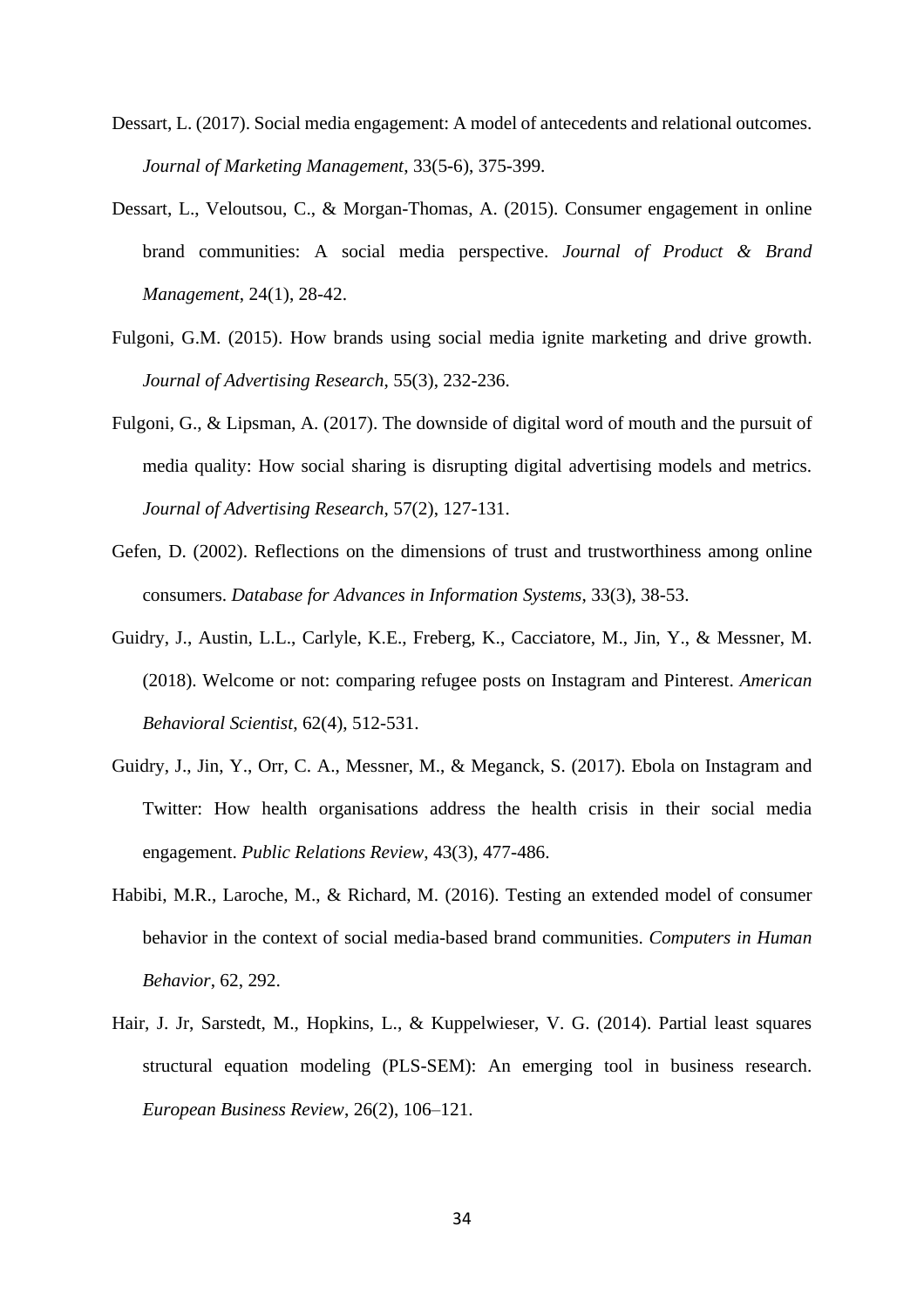- Henseler, J., Ringle, C., & Sarstedt, M. (2015). A new criterion for assessing discriminant validity in variance-based structural equation modeling. *Journal of the Academy of Marketing Science*, 43(1), 115-135.
- Hollebeek, L., Glynn, M.S., & Brodie, R.J. (2014). Consumer brand engagement in social media: conceptualisation, scale development and validation. *Journal of Interactive Marketing*, 28(2), 149-165.
- Hovland, C. I., & Weiss, W. (1951). The influence of source credibility on communication effectiveness. *Public Opinion Quarterly*, 15, 635-650.
- Hwong, Y., Oliver, C., Van Kranendonk, M., Sammut, C., & Seroussi, Y. (2017). What makes you tick? The psychology of social media engagement in space science communication. *Computers in Human Behavior*, 68, 480-492.
- Kahai, S. S., & Cooper, R. B. (2003). Exploring the core concepts of media richness theory: the impact of cue multiplicity and feedback immediacy on decision quality. *Journal of Management Information Systems,* 20(1), 263-299.
- Kaplan, A. M., & Haenlein, M. (2010). Users of the world, unite! The challenges and opportunities of social media. *Business Horizons*, 53(1), 59–68.
- Khan, M. (2017). Social media engagement: What motivates user participation and consumption on YouTube? *Computers in Human Behavior*, 66, 236-247.
- Khobzi, H., Lau, R., & Cheung, T. (2019). The outcome of online social interactions on Facebook pages. *Internet Research*, 29(1), 2-23.
- Kim, A., & Ko, E. (2012). Do social media marketing activities enhance customer equity? An empirical study of luxury fashion brand. *Journal of Business Research*, 65(10), 1480-1486.
- Kim, D.H., Seely, N.K., & Jung, J.H. (2017). Do you prefer, Pinterest or Instagram? The role of image-sharing SNSs and self-monitoring in enhancing ad effectiveness. *Computers in Human Behavior*, 70, 535-543.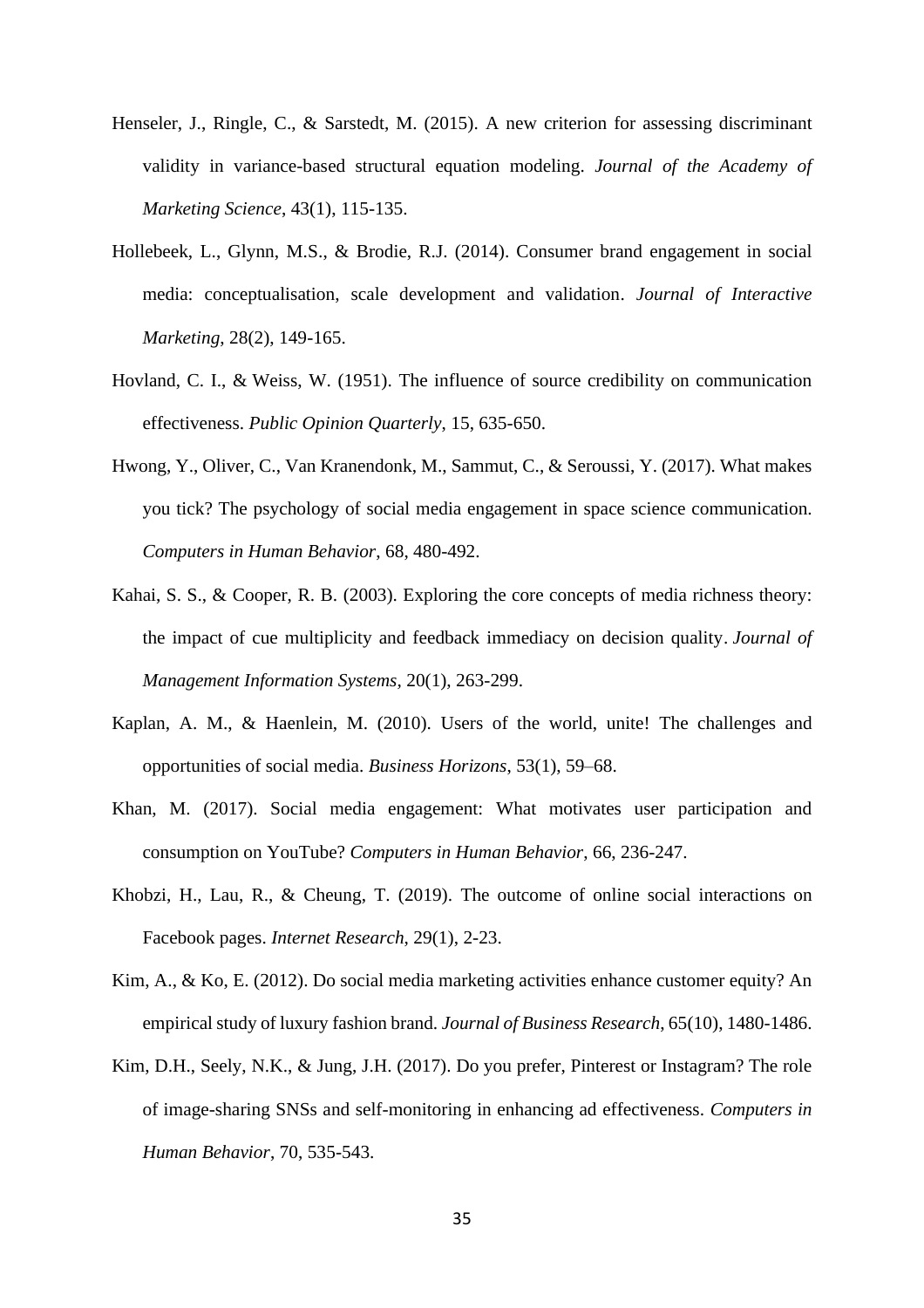- Kim, Sung-Bum., & Kim, Dae-Young. (2014). The effects of message framing and source credibility on green messages in hotels. *Cornell Hospitality Quarterly*, 55(1), 64-75.
- Kumar, A., Bezawada, R., Rishika, R., Janakiraman, R., & Kannan, P.K. (2016). From social to sale: the effects of firm-generated content in social media on customer behavior. *Journal of Marketing*, 80(1), 7-25.
- Kumar, V., & Mirchandani, R. (2012). Increasing the ROI of social media marketing. *MIT Sloan Management Review*, 54(1), 55-61.
- Kuo, Y .F., & Feng, L.H. (2013). Relationships among community interaction characteristics, perceived benefits, community commitment and oppositional brand loyalty in online brand communities. *International Journal of Information Management*, 33(6), 948-962.
- Lai, I., & Liu, Y. (2020). The effects of content likeability, content credibility, and social media engagement on users' acceptance of product placement in mobile social networks. *Journal of Theoretical and Applied Electronic Commerce Research*, 15(3), 1-19.
- Liang, H., Saraf, N., Hu, Q., & Xue, Y. (2007). Assimilation of enterprise systems: the effect of institutional pressures and the mediating role of top management. *MIS Quarterly*, 31(1), 59-89.
- Lim, J.S., Hwang, Y., Kim,S., & Biocca, F.A.. (2015). How social media engagement leads to sports channel loyalty: Mediating roles of social presence and channel commitment. *Computers in Human Behavior*, 46(1), 158-167.
- Lin, S., Yang, S., Ma, M., & Huang, J. (2018). Value co-creation on social media: Examining the relationship between brand engagement and display advertising effectiveness for Chinese hotels. *International Journal of Contemporary Hospitality Management*, 30(4), 2153-2174.
- Malthouse, E., & Hofacker, C. (2010). Looking back and looking forward with interactive marketing. *Journal of Interactive Marketing*, 24(3), 181–4.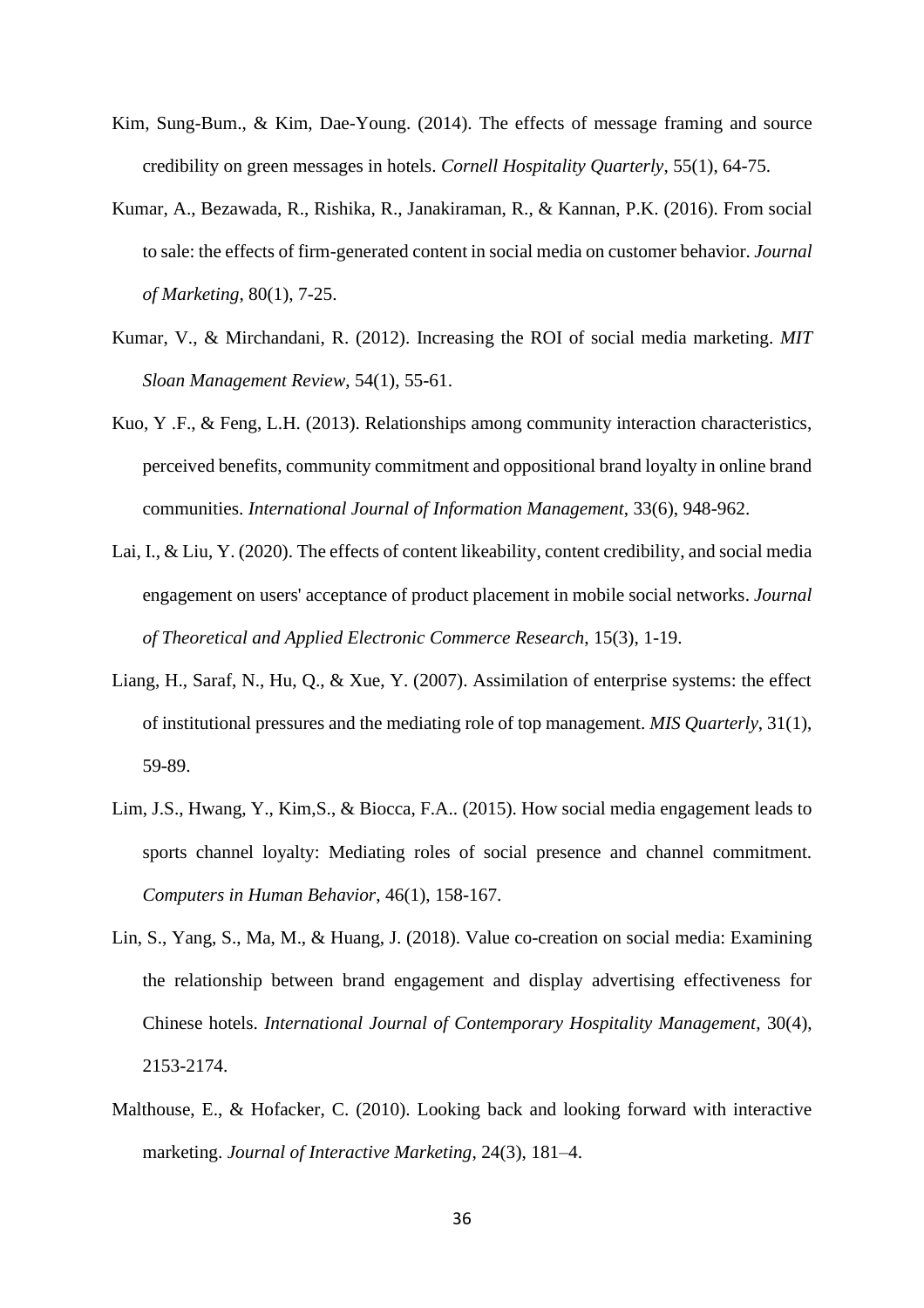- Mintel. (2018a). *Beauty influencers and educators – UK – August 2018*. [http://academic.mintel.com/display/909862/.](http://academic.mintel.com/display/909862/) Accessed 17th September 2018.
- Mintel. (2018b). Attitudes towards fashion China July 2018. [http://academic.mintel.com/display/904466/.](http://academic.mintel.com/display/904466/) Accessed 17th September 2018.
- Muntinga, D., Moorman, M., & Smit, E. (2011). Introducing COBRAs: Exploring motivations for brand-related social media use. *International Journal of Advertising*, 30(1), 13-46.
- Muralidharan, S., & Men, L. (2015). How peer communication and engagement motivations influence social media shopping behavior: Evidence from China and the United States. *Cyberpsychology, Behavior and Social Networking*, 18(10), 595-601.
- Oliveira, M.J., Huertas, M.K.Z., & Lin, Z. (2016). Factors driving young users' engagement with Facebook: Evidence from Brazil. *Computers in Human Behavior*, 54, 54-61.
- Pentina, I., Guilloux, V., & Micu, A. (2018). Exploring social media engagement behaviors in the context of luxury brands. *Journal of Advertising*, 47(1), 55-69.
- Phan, M., & Park, S. (2014). Introduction: Social media marketing and luxury brands. *Journal of Global Fashion Marketing: Social Media Marketing and Luxury Brands*, 5(3), 195-196.
- Podsakoff, P.M., MacKenzie, S.B., Lee, J-Y., & Podsakoff, N.P. (2003). Common method biases in behavioral research: a critical review of the literature and recommended remedies. *J. Appl. Psychol.*, 88, 879–903
- Podsakoff, P. M., MacKenzie, S. B., & Podsakoff, N. P. (2012). Sources of method bias in social science research and recommendations on how to control it. *Annual Review of Psychology*, 63, 539–569.
- Popovic, K. (2016). *Satellite Marketing: Using Social Media to Create Engagement*. London; New York: CRC Press.
- Prendergast, G., Liu, P., & Poon, D. (2009). A Hong Kong study of advertising credibility. *Journal of Consumer Marketing*, 26(5), 320-329.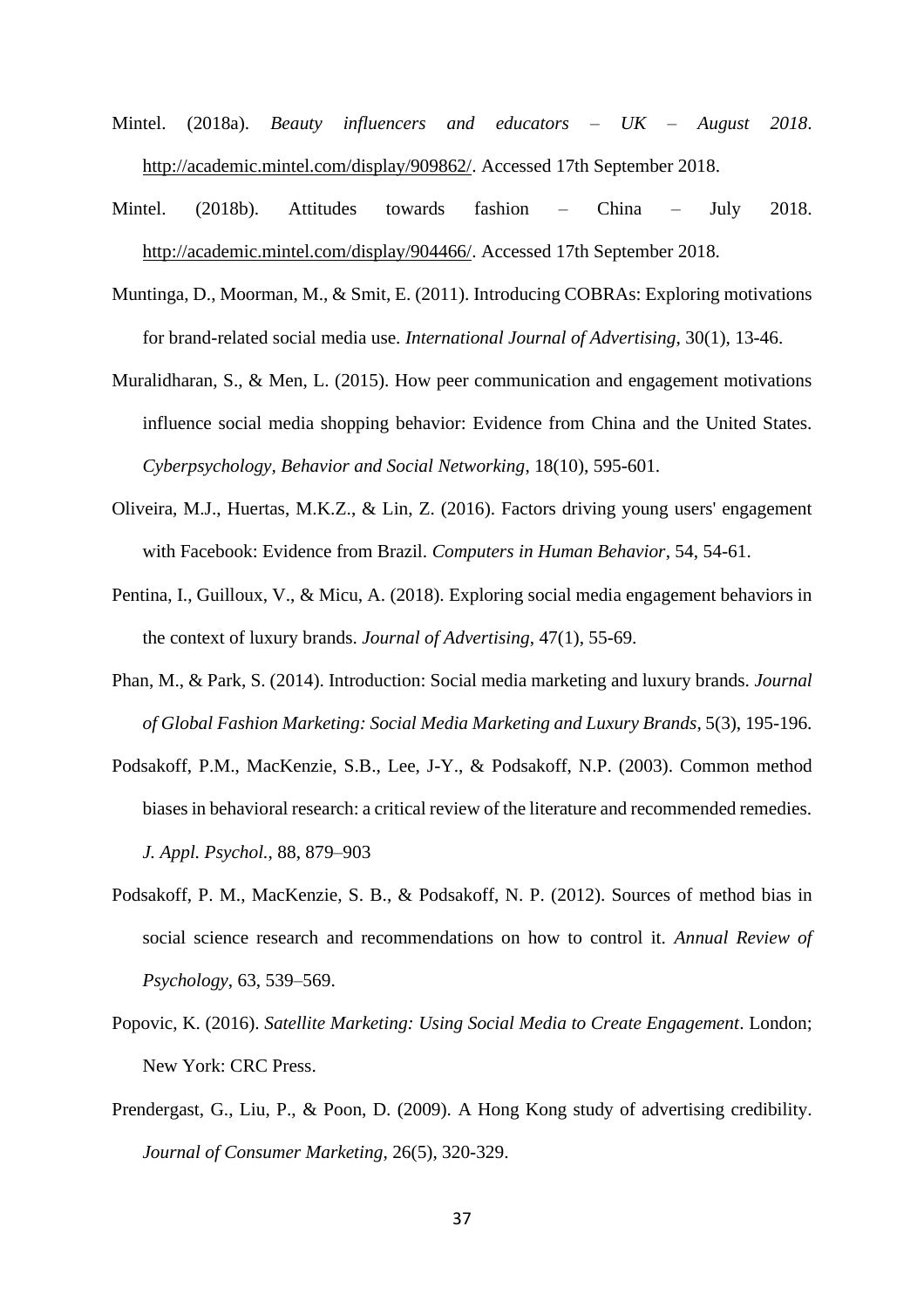- Rapp, A., Beitelspacher, L., Grewal, D., & Hughes, D. (2013). Understanding social media effects across seller, retailer, and consumer interactions. *Journal of Academy of Marketing Science*, 41(5), 547-566.
- Richard, P.S. (2015). *Domain Analysis for Knowledge Organization*. Elsevier. https://doi.org/10.1016/C2014-0-02303-9
- Richter, N.F., Cepeda, G., Roldán, J.L., & Ringle, C.M. (2016). European management research using partial least squares structural equation modeling (PLS-SEM). *European Management Journal, 34*(6), 589-597.
- Ringle, C. M., Wende, S., & Becker, J.-M. (2015). *SmartPLS 3*. Boenningstedt: SmartPLS GmbH, http://www.smartpls.com.
- Sandberg, T., & Conner, M. (2008). Anticipated regret as an additional predictor in the theory of planned behavior: A meta‐analysis. *British Journal of Social Psychology*, 47, 589– 606.
- Sawhney, M., Verona, G., & Prandelli, E. (2005). Collaborating to create: The internet as a platform for customer engagement in product innovation. *Journal of Interactive Marketing*, 19(4), 4–17.
- Schau, H.J., Muñiz Jr., A.M., & Arnould, E.J. (2009). How brand communities create value. *Journal of Marketing,* 73(5), 30–51.
- Schivinski, B., Christodoulides, G., & Dabrowski, D. (2016). Measuring consumers' engagement with brand-related social- media content: development and validation of a scale that identifies levels of social- media engagement with brands. *Journal of Advertising Research*, 56(1), 64-80.
- Swani, K., Milne, G.R., Brown, B.P., Assaf, A.G., & Donthu, N. (2017). What messages to post? Evaluating the popularity of social media communications in business versus consumer markets. *Industrial Marketing Management*, 62(April), 72-87.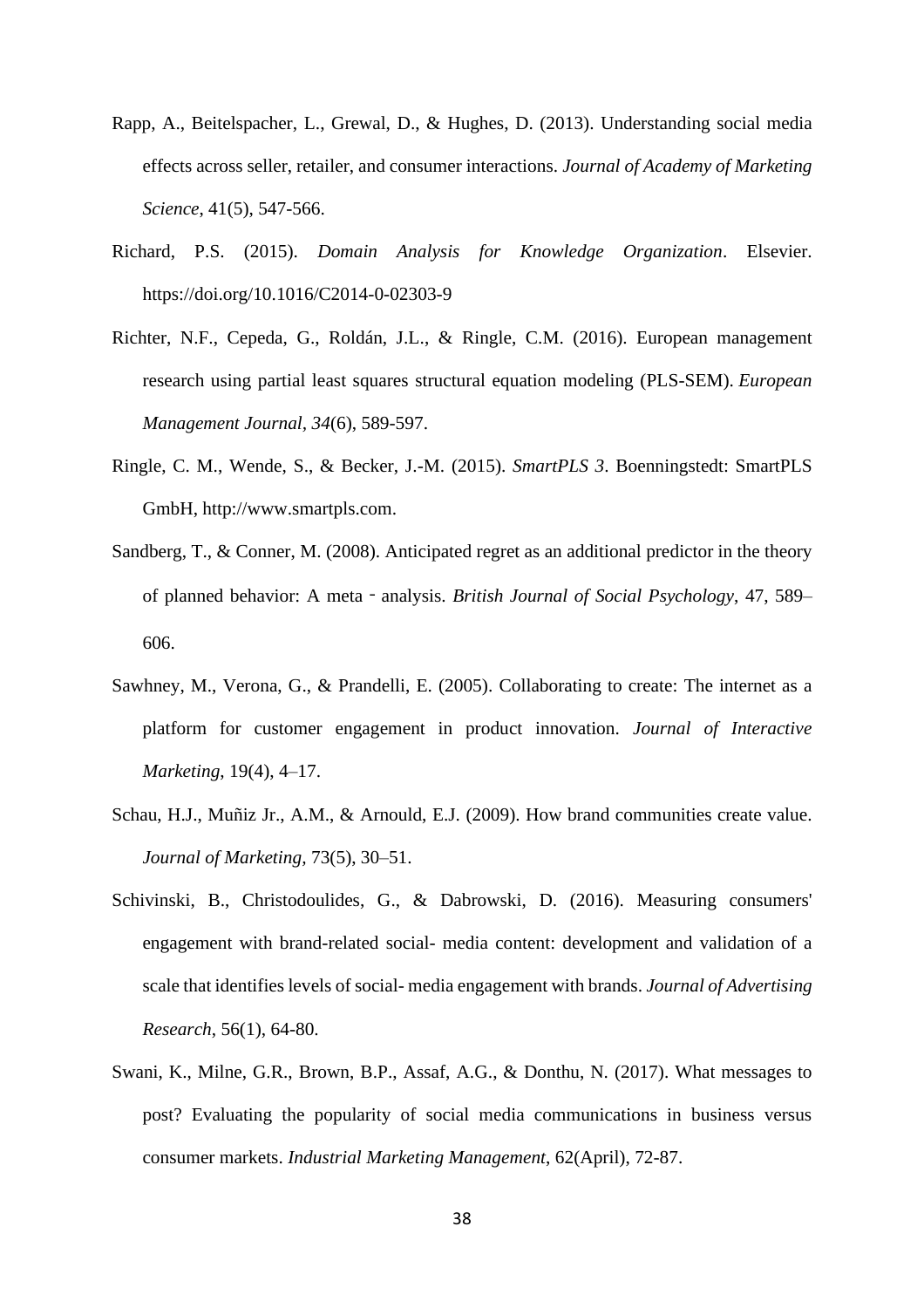- Tabachnick, B. G., & Fidell, L. S. (2007). *Using multivariate statistics*. 4th edn. London: Pearson Education, Inc.
- Taylor, S., & Todd, P.A. (1995). Understanding information technology usage: A test of competing models. *Information Systems Research*, 6(2), 144-176.
- Teng, S., Khong, K., & Goh, W. (2015). Persuasive communication: a study of major attitudebehavior theories in a social media context. *Journal of Internet Commerce*, 14(1), 42-64.
- Tormala, Z., & Clarkson, J. (2007). Assimilation and contrast in persuasion: the effects of source credibility in multiple message situations. *Personality and Social Psychology Bulletin*, 33(4), 559-571.
- Vargo, S.L., & Lusch, R.F. (2004). Evolving to a new dominant logic for marketing. *Journal of Marketing*, 68(1), 1–17.
- Venkatesh, V.. & Bala, H. (2008). Technology acceptance model 3 and a research agenda on interventions. *Decision Sciences,* 39(2), 273-315.
- Venkatesh, V., Morris, M.G., Davis, G.B., & Davis, F.D. (2003). User acceptance of information technology: Toward a unified view. *MIS Quarterly: Management Information Systems*, 27(3), 425-478.
- Wang, R., Kim, J., Xiao, A., & Jung, Y.J. (2017). Networked narratives on humans of New York: A content analysis of social media engagement on Facebook. *Computers in Human Behavior*, 66, 149-153.
- Wang, Y., & Yu, C. (2017). Social interaction-based consumer decision-making model in social commerce: The role of word of mouth and observational learning*. International Journal of Information Management*, 37(3), 179-189.
- Wang, C., Zhang, J., Yu, P., & Hu, H. (2018). The theory of planned behaviour as a model for understanding tourists' responsible environmental behaviours: The moderating role of environmental interpretations. *Journal of Cleaner Production*, 194, 425-434.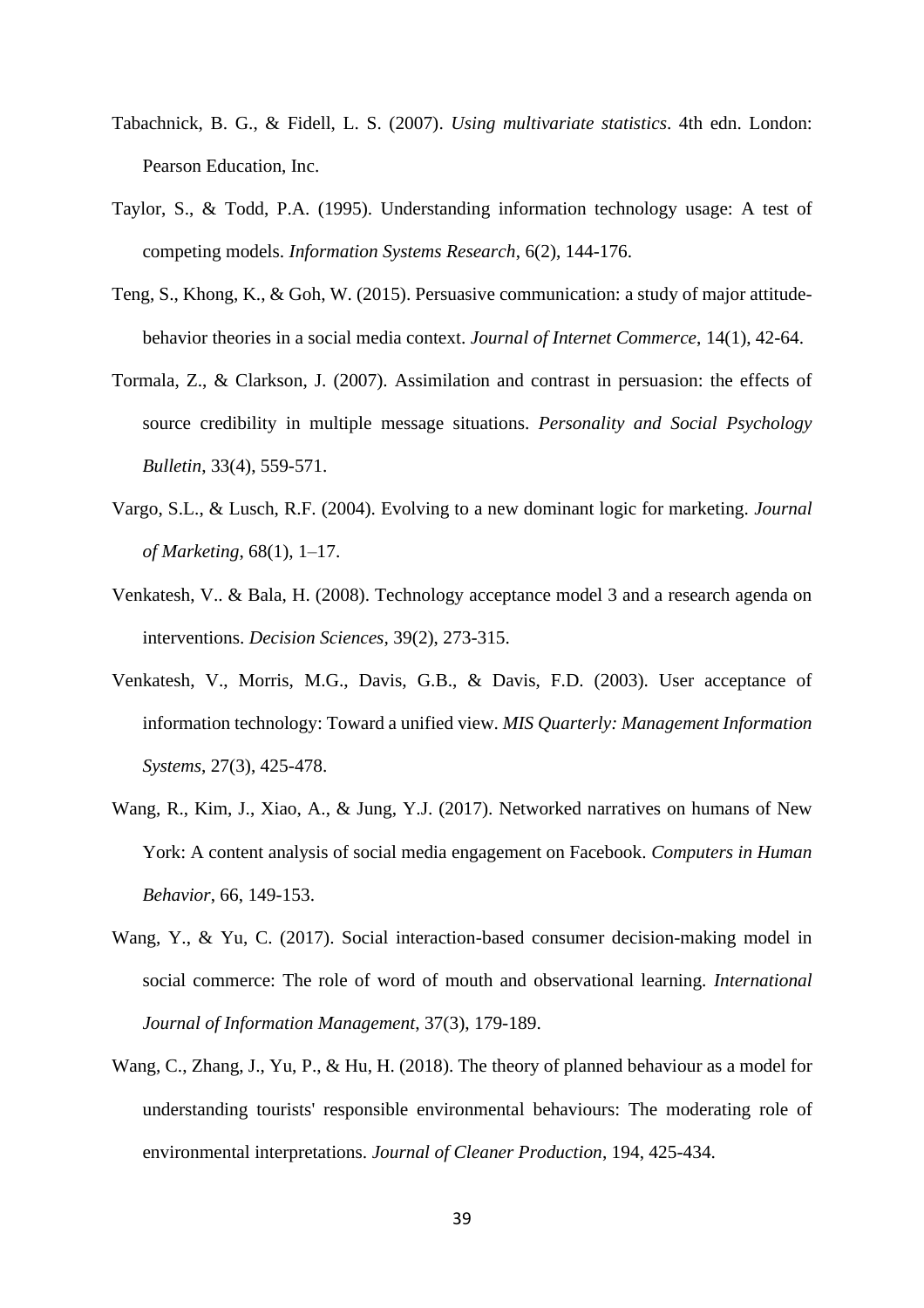- Wirtz, J., den Ambtman, A., Bloemer, J., Horváth, C., Ramaseshan, B., Van De Klundert, J., Gurhan Canli, Z., & Kandampully, J. (2013). Managing brands and consumer engagement in online brand communities. *Journal of Service Management*, 24(3), 223-244.
- Yang, X., Cao, D., Andrikopoulos, P., Yang, Z., & Bass, T. (2020). Online social networks, media supervision and investment efficiency: an empirical examination of Chinese listed companies. *Technological Forecasting & Social Change,* 154, 119969.
- Zhang, Z., & Gupta, B. B. (2018). Social media security and trustworthiness: Overview and new direction. *Future Generation Computer Systems*, 86, 914-925.
- Zhang, X.A., Borden, J., & Kim, S. (2018). Understanding publics' post-crisis social media engagement behaviors: An examination of antecedents and mediators. *Telematics and Informatics*, 35(8), 2133-2146.